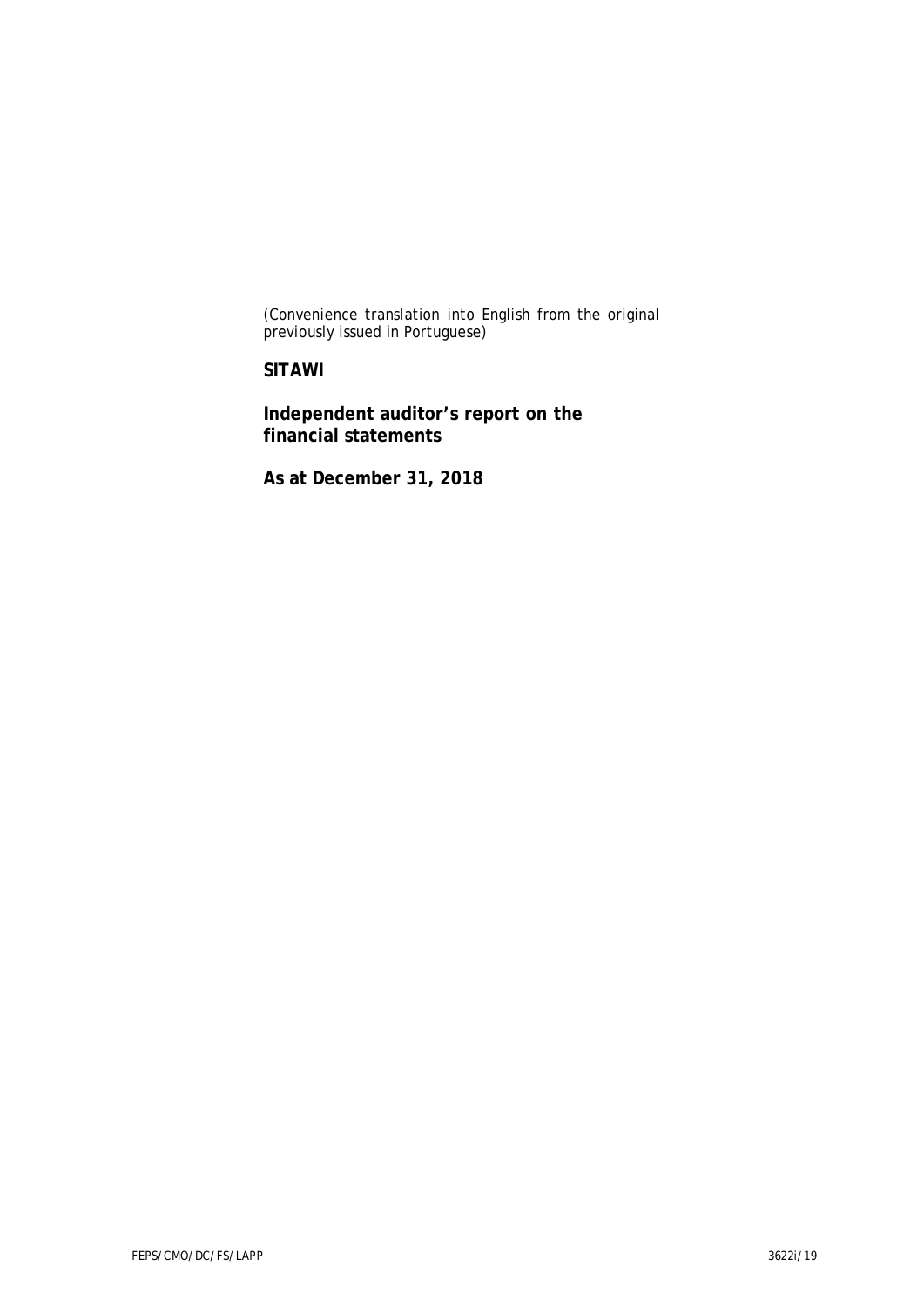**Financial statements As at December 31, 2018**

**Contents**

**Independent auditor's report on the financial statements**

**Statements of financial position**

**Statements of activities**

**Statements of comprehensive surplus (deficit)**

**Statements of changes in net assets**

**Statements of cash flows**

**Notes to the financial statements**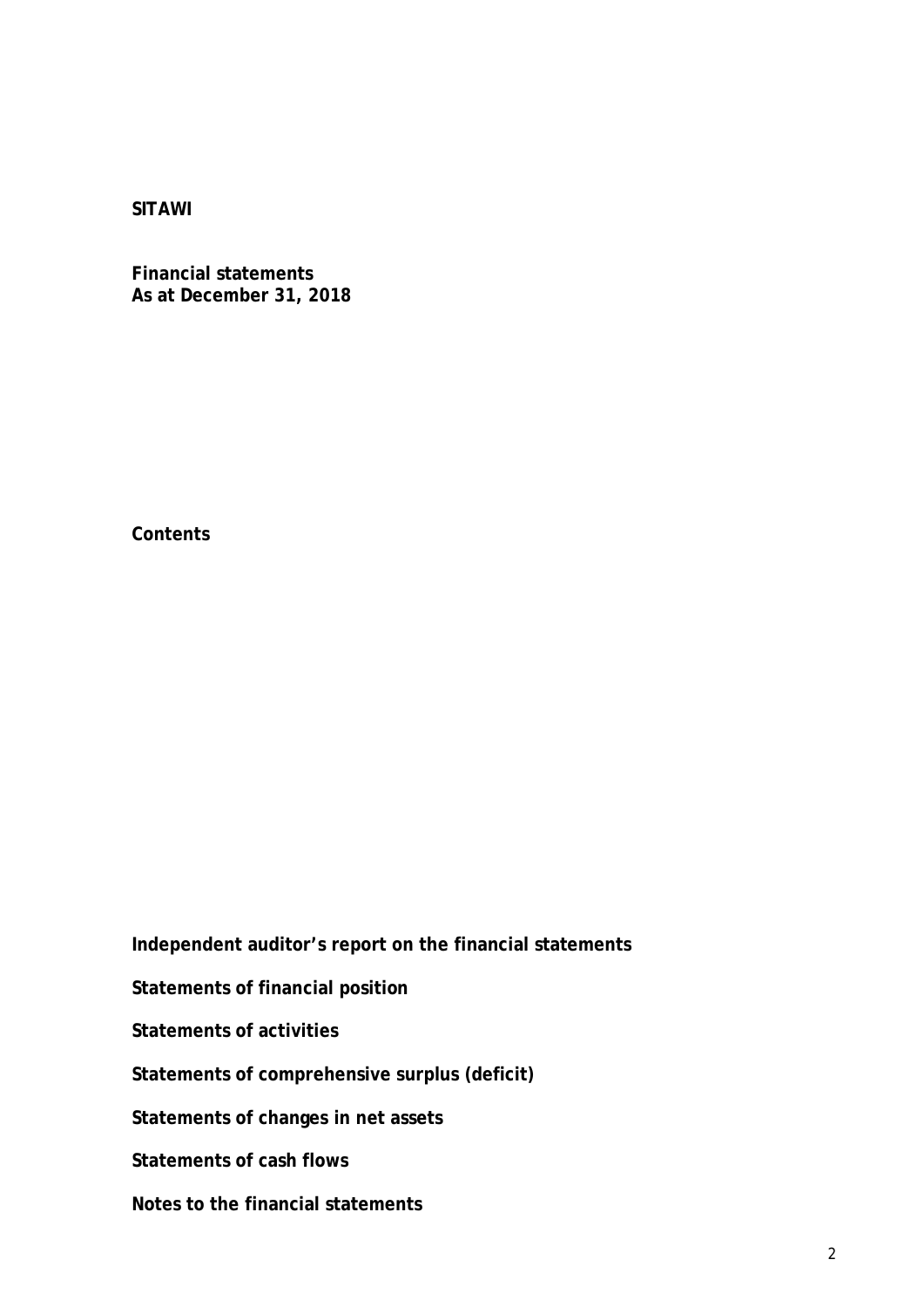

Tel.: +55 21 2210 5166 Rua Buenos Aires, 48 Fax: + 55 21 2224 5285 4º andar - Centro

www.bdo.com.br Rio de Janeiro/RJ 20070-022

# **INDEPENDENT AUDITOR'S REPORT ON THE FINANCIAL STATEMENTS**

To the Management of **SITAWI** Rio de Janeiro - RJ

#### **Opinion**

We have audited the financial statements of **SITAWI (the "Entity"),** which comprise the statement of financial position as at December 31, 2018 and the respective statements of activities, comprehensive surplus (deficit), changes in net assets and cash flows for the year then ended, as well as the corresponding notes to the financial statements, including a summary of significant accounting policies.

In our opinion the accompanying financial statements present fairly, in all material respects, the financial position of **SITAWI** as at December 31, 2018, its financial performance and its cash flows for the year then ended in accordance with Brazilian accounting practices applicable to small and medium-sized companies (CPC – PME), as introduced by the Committee of Accounting Pronouncements ("CPC").

#### **Basis for opinion**

We conducted our audit in accordance with Brazilian and International Standards on Auditing (ISAs). Our responsibilities under those standards are further described in the "Auditor's Responsibilities for the Audit of the Financial Statements" section of our report. We are independent of the Entity in accordance with the relevant ethical principles established in the Code of Ethics for Professional Accountants and in the professional standards issued by the Brazilian Federal Association of Accountants (CFC), and we have fulfilled our other ethical responsibilities in accordance with these standards. We believe that the audit evidence we have obtained is sufficient and appropriate to provide a basis for our opinion.

#### **Responsibilities of Management and those charged with governance for the financial statements**

The Company's management is responsible for the preparation and fair presentation of these financial statements in accordance with Brazilian accounting practices applicable to small and medium-sized entities (CPC PME), as introduced by CPC and for such internal control as management determines is necessary to enable the preparation of financial statements that are free from material misstatement, whether due to fraud or error.

In preparing the financial statements, management is responsible for assessing the Entity's ability to continue as a going concern, disclosing, as applicable, matters related to going concern and using the going concern basis of accounting unless management either intends to liquidate the Entity or to cease operations, or has no realistic alternative but to do so.

Those charged with governance are responsible for overseeing the Entity's financial reporting process.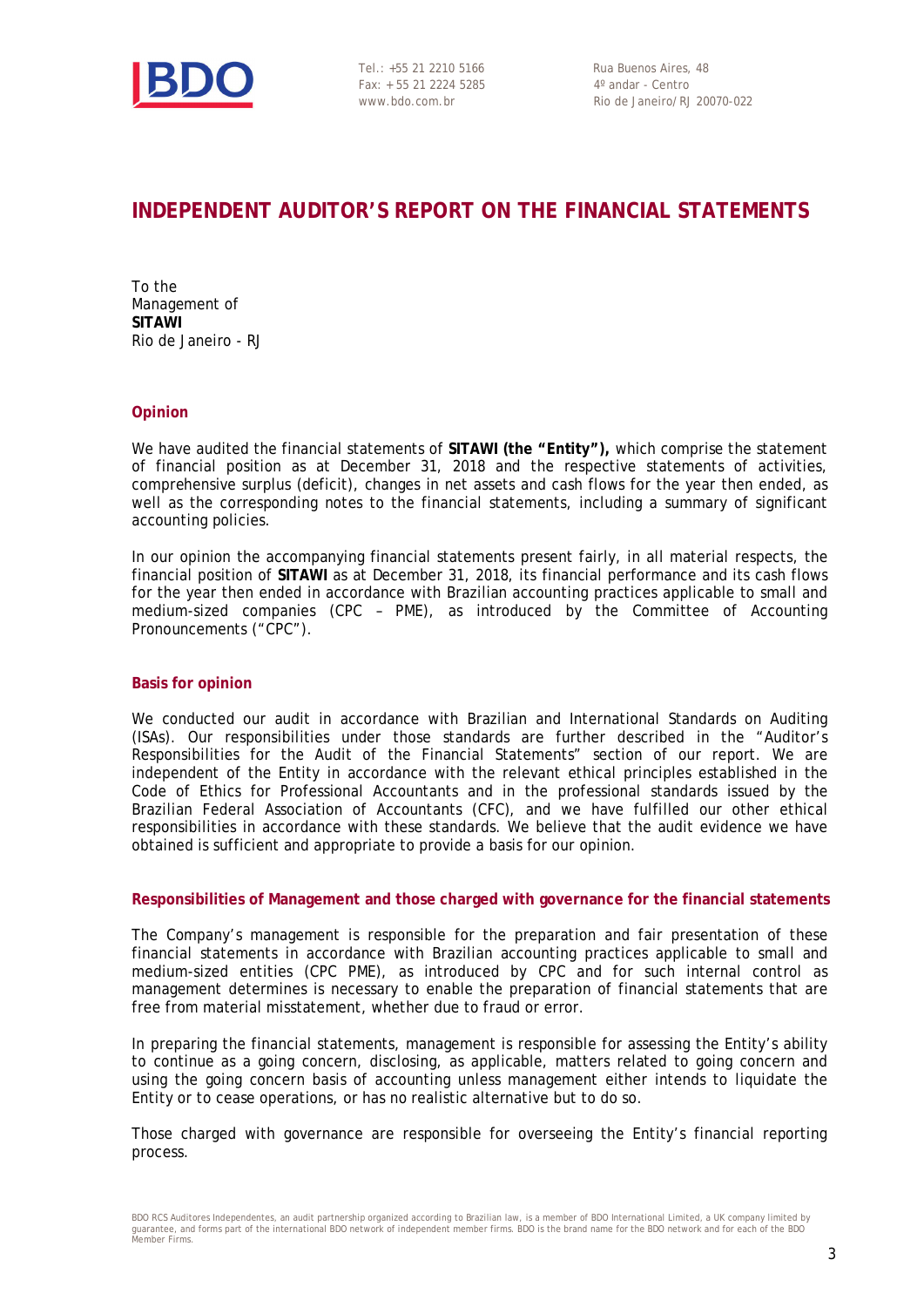

**Independent Auditor's Responsibilities for the Audit of the Financial Statements**

Our objectives are to obtain reasonable assurance about whether the financial statements as a whole are free from material misstatement, whether due to fraud or error, and to issue an auditor's report that includes our opinion. Reasonable assurance is a high level of assurance, but is not a guarantee that an audit conducted in accordance with Brazilian and International Standards on Auditing (ISAs) will always detect a material misstatement when it exists. Misstatements can arise from fraud or error and are considered material if, individually or in the aggregate, they could reasonably be expected to influence the economic decisions of users taken on the basis of these financial statements.

As part of an audit in accordance with Brazilian standards and ISAs, we exercise professional judgment and maintain professional skepticism throughout the audit. We also:

- Identify and assess the risks of material misstatement of the financial statements, whether due to fraud or error, design and perform audit procedures responsive to those risks, and obtain audit evidence that is sufficient and appropriate to provide a basis for our opinion. The risk of not detecting a material misstatement resulting from fraud is higher than for one resulting from error, as fraud may involve collusion, forgery, intentional omissions, misrepresentations, or the override of internal control;
- § Obtain an understanding of internal control relevant to the audit in order to design audit procedures that are appropriate in the circumstances, but not for the purpose of expressing an opinion on the effectiveness of the Entity's internal control;
- § Evaluate the appropriateness of accounting policies used and the reasonableness of accounting estimates and related disclosures made by Management;
- § Conclude on the appropriateness of management's use of the going concern basis of accounting and, based on the audit evidence obtained, whether uncertainty exists related to events or conditions that may cast significant doubt on the Entity's ability to continue as a going concern. If we conclude that a material uncertainty exists, we are required to draw attention in our auditor's report to the related disclosures in the financial statements or, if such disclosures are inadequate, to modify our opinion. Our conclusions are based on the audit evidence obtained up to the date of our auditor's report. However, future events or conditions may cause the Entity to cease to continue as a going concern;
- Evaluate the overall presentation, structure and content of the financial statements, including the disclosures, and whether the financial statements represent the underlying transactions and events in a manner that achieves fair presentation.

We communicate with those charged with governance regarding, among other matters, the planned scope and timing of the audit and significant audit findings, including any significant deficiencies in internal controls that we identify during our audit.

The accompanying financial statements have been translated into English for the convenience of readers outside Brazil.

Rio de Janeiro, June 28, 2019.

**BDO RCS Auditores Independentes SS CRC 2 SP 013846/F**

**Fernando Pereira da Silva Marques Accountant CRC 1 RJ 092490/O-3**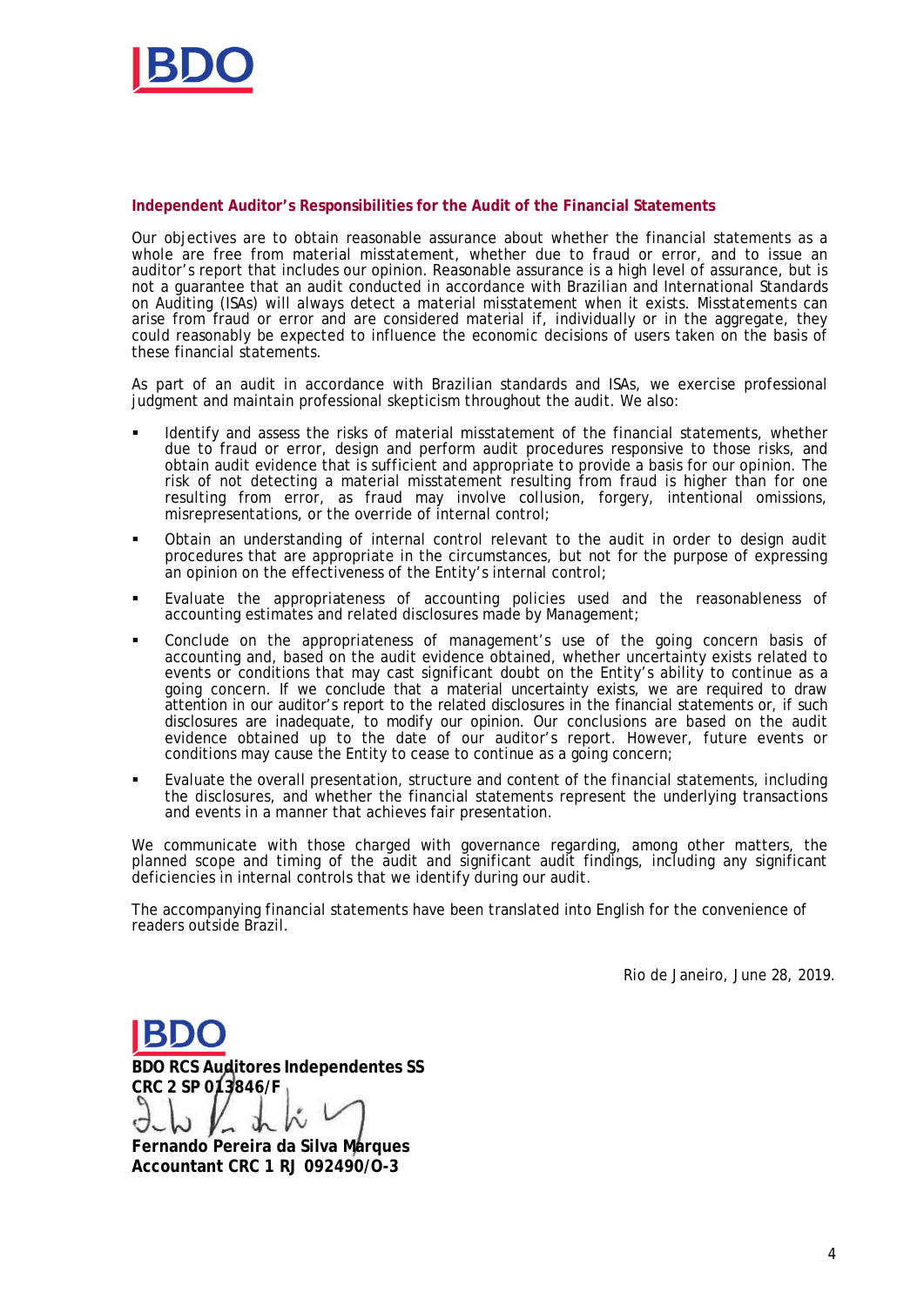#### **Statements of financial position As at December 31, 2018 and 2017 (In Brazilian Reais)**

| Assets                                     |                |            |           | Liabilities and net assets       |      |            |           |
|--------------------------------------------|----------------|------------|-----------|----------------------------------|------|------------|-----------|
|                                            | Note           | 2018       | 2017      |                                  | Note | 2018       | 2017      |
| Current                                    |                |            |           | Current                          |      |            |           |
| Unrestricted cash and cash equivalents     | $\overline{4}$ | 1,757      | 47,280    | Labor liabilities                | 15   | 122,790    | 37,990    |
| Financial investments - unrestricted funds | 5              | 949,364    | 637,069   | Tax liabilities                  | 16   | 27,755     | 17,264    |
| Financial investments - restricted funds   |                | 3,822,394  | 5,256,564 | Other accounts payable           | 17   |            | 13,532    |
| Accounts receivable                        |                | 2,395,482  | 47,250    | Deferred revenue                 | 18   | 653,101    |           |
| Environmental and social loans             | 8              | 455,641    | 217,478   | Funds from projects in progress  | 19   | 7,484,275  | 6,002,576 |
| Funds from partnerships in social projects | q              | 467,500    | $\sim$    |                                  |      | 8,287,921  | 6,071,362 |
| Prepaid expenses                           | 10             | 7.552      | 16,835    |                                  |      |            |           |
| Advances to employees                      | 11             | 2,775      | 2,479     |                                  |      |            |           |
| Advances to suppliers                      | 11             |            | 7,905     |                                  |      |            |           |
|                                            |                | 8,102,465  | 6,232,860 | Noncurrent                       |      |            |           |
|                                            |                |            |           | Funds of projects in progress    | 19   | 4,695,753  |           |
| Noncurrent                                 |                |            |           |                                  |      | 4,695,753  |           |
| Accounts receivable                        | $\overline{7}$ | 4,695,753  |           |                                  |      |            |           |
| Environmental and social loans             | 8              | 708,873    | 531,613   |                                  |      |            |           |
| Deposits and guarantees                    | 12             | 41,454     | 41,454    |                                  |      |            |           |
| Investments                                | 13             | 167,500    | 167,500   |                                  |      |            |           |
|                                            |                | 5,613,580  | 740,567   | Net assets                       | 20   |            |           |
|                                            |                |            |           | Net assets                       |      | 806,444    | 987,144   |
|                                            |                |            |           |                                  |      | 806,444    | 987,144   |
| Fixed assets - unrestricted                | 14             | 74,074     | 85,079    |                                  |      |            |           |
|                                            |                | 74,074     | 85,079    |                                  |      |            |           |
| Total assets                               |                | 13,790,119 | 7,058,506 | Total liabilities and net assets |      | 13,790,119 | 7,058,506 |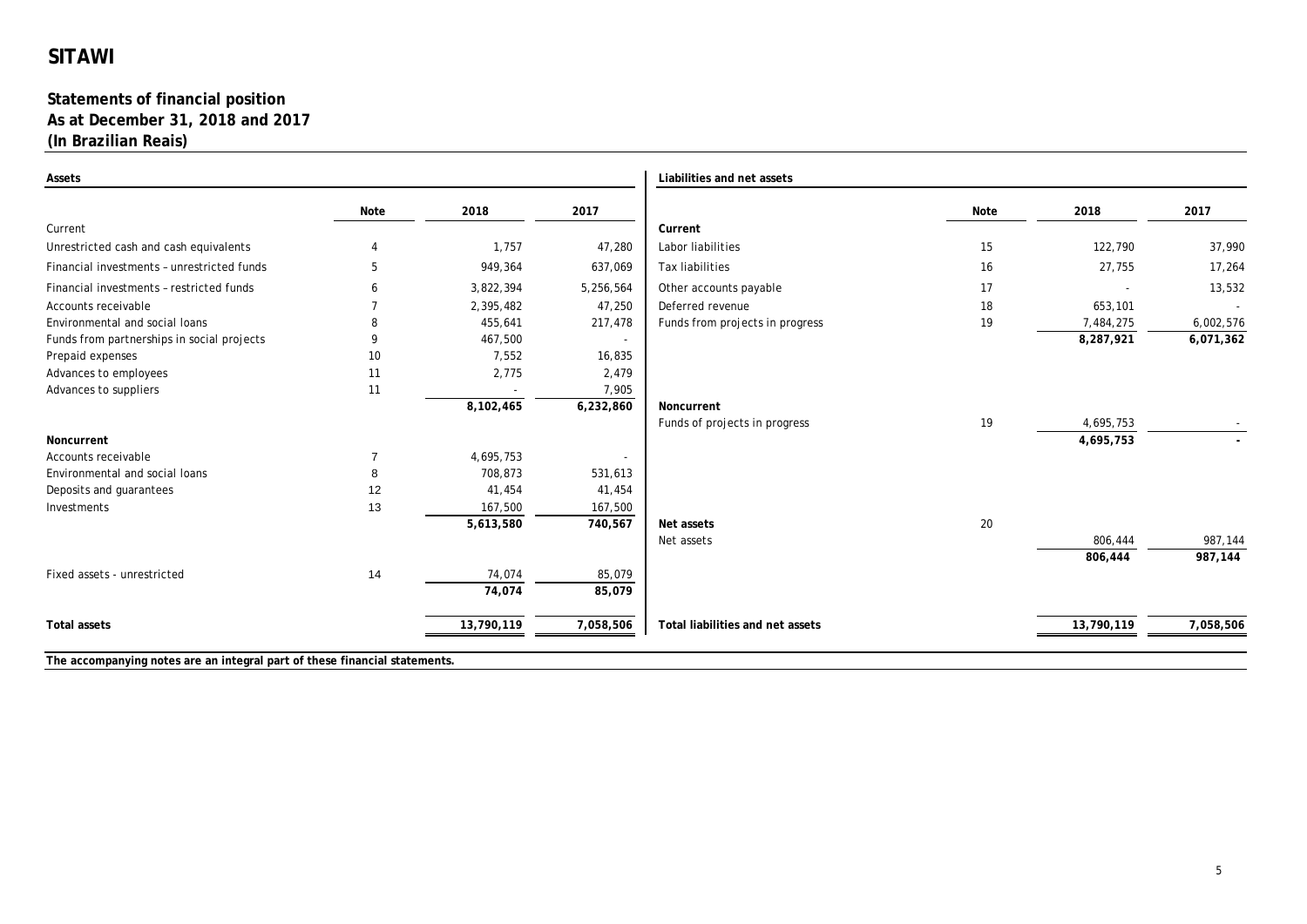# **Statements of activities As at December 31, 2018 and 2017 (In Brazilian Reais)**

|                                      | Note | 2018          | 2017          |
|--------------------------------------|------|---------------|---------------|
| Net operating revenue                |      |               |               |
| Revenue from services - unrestricted | 21   | 171,680       | 179,325       |
| Private grants - unrestricted        | 22   | 2,826,178     | 2,026,090     |
| Revenue from voluntary services      | 28   | 22,620        |               |
|                                      |      | 3,020,478     | 2,205,415     |
| Operating revenues (expenses)        |      |               |               |
| Expenses on personnel                | 23   | (1, 498, 931) | (816, 990)    |
| General and administrative expenses  | 24   | (1, 743, 900) | (1, 454, 690) |
| Expenses on voluntary service        | 28   | (22, 620)     |               |
| Other operating expenses             | 25   |               | (95, 309)     |
| Other operating revenues             | 26   | 31,437        |               |
|                                      |      | (3, 234, 014) | (2, 366, 989) |
| Financial income, net                | 27   | 32,835        | 58,661        |
|                                      |      | 32,835        | 58,661        |
| Deficit for the year                 |      | (180, 700)    | (102, 913)    |
|                                      |      |               |               |

**The accompanying notes are an integral part of these financial statements.**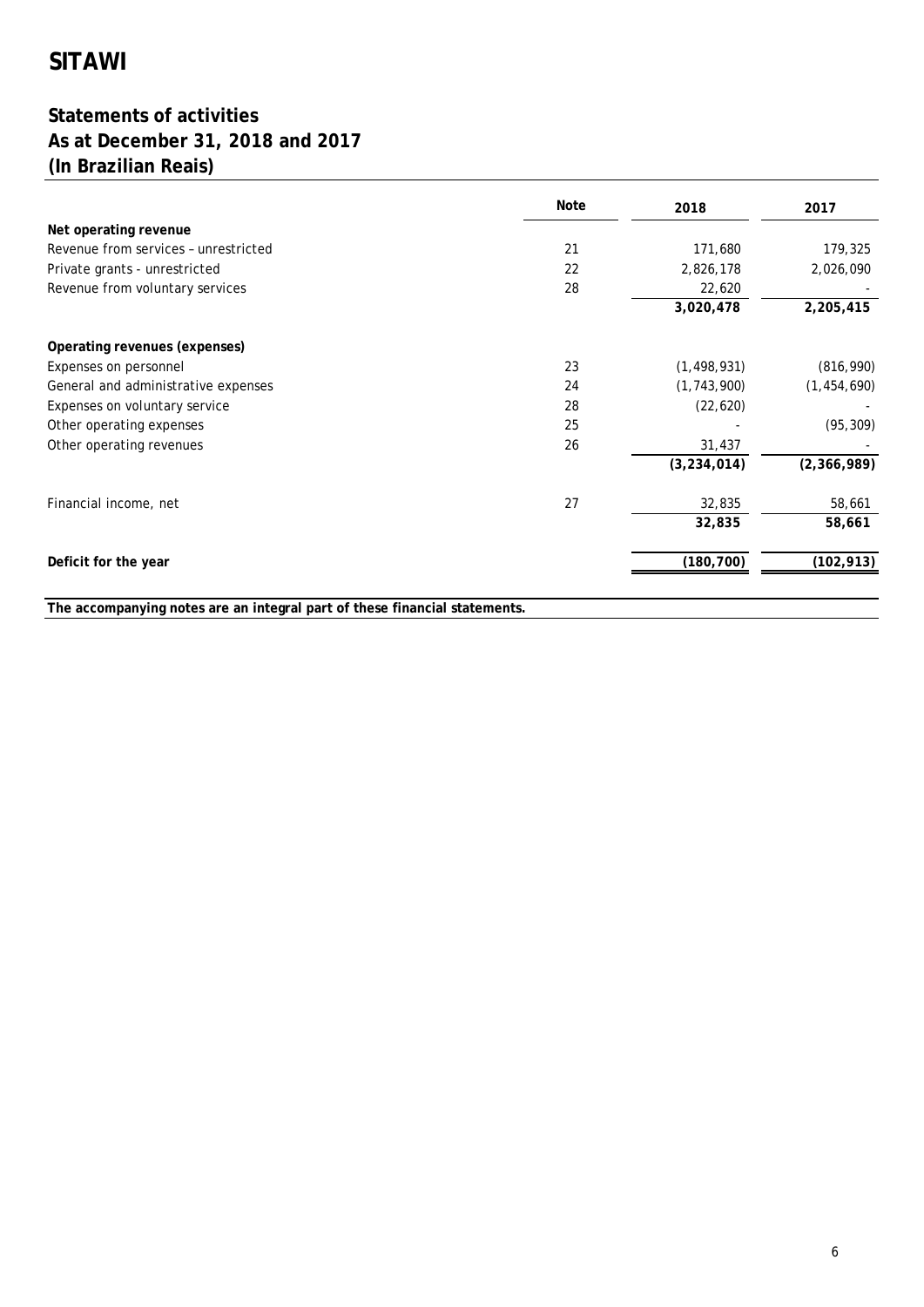# **(In Brazilian Reais) Statements of comprehensive surplus (deficit) As at December 31, 2018 and 2017**

**The accompanying notes are an integral part of these financial statements.**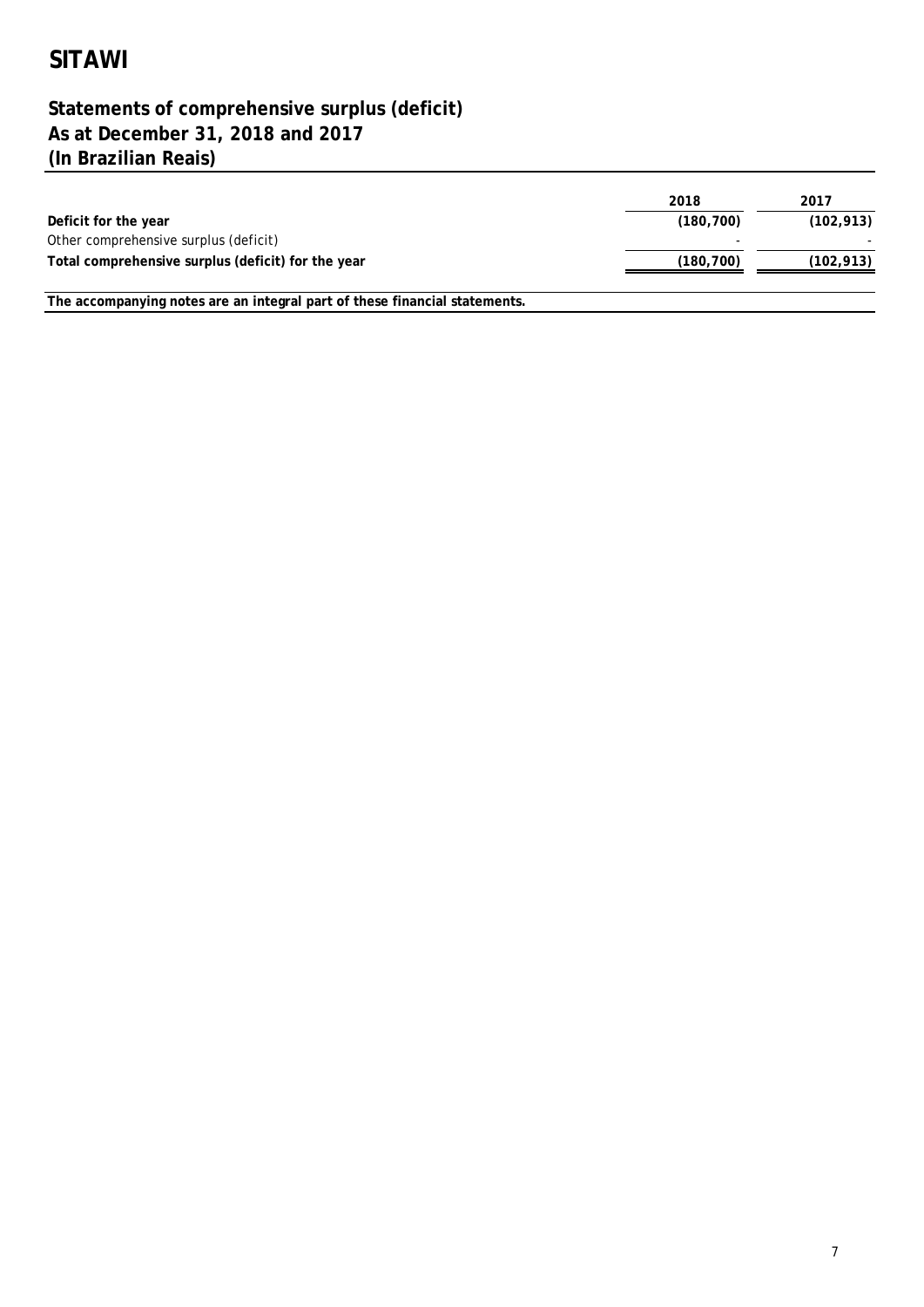# **Statements of changes in net assets (In Brazilian Reais)**

|                                                                            | Accumulated |                   |            |
|----------------------------------------------------------------------------|-------------|-------------------|------------|
|                                                                            | Net assets  | (deficit)/surplus | Total      |
| Balance as at December 31, 2016                                            | 1,090,057   |                   | 1,090,057  |
| Deficit for the year                                                       |             | (102, 913)        | (102, 913) |
| Appropriation of deficit for the year to net assets                        | (102, 913)  | 102,913           |            |
| Others                                                                     |             |                   |            |
| Balance as at December 31, 2017                                            | 987,144     |                   | 987,144    |
| Deficit for the year                                                       |             | (180, 700)        | (180, 700) |
| Appropriation of deficit for the year to net assets                        | (180, 700)  | 180,700           |            |
| Balance as at December 31, 2018                                            | 806,444     |                   | 806,444    |
| The accompanying notes are an integral part of these financial statements. |             |                   |            |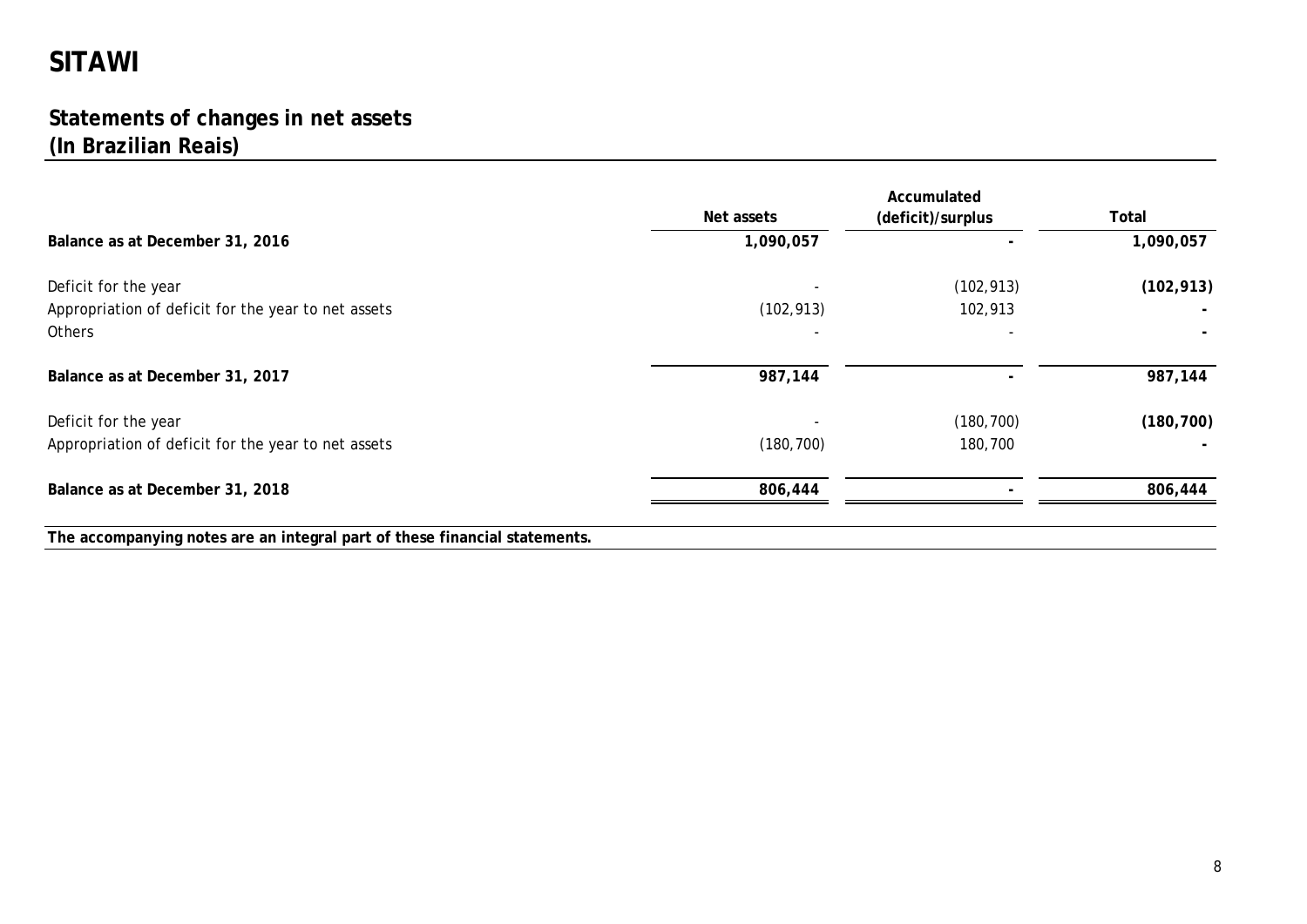# **Statements of cash flows As at December 31, 2018 and 2017 (In Brazilian Reais)**

|                                                                                      | 2018          | 2017                |
|--------------------------------------------------------------------------------------|---------------|---------------------|
| Net operating revenue                                                                |               |                     |
| Cash flows from operating activities                                                 |               |                     |
| Deficit for the year                                                                 | (180, 700)    | (102, 913)          |
| Adjustment to reconcile deficit for the year with funds from operating<br>activities |               |                     |
| Depreciation/amortization<br>Outros                                                  | 15,977        | 11,191<br>(87, 438) |
|                                                                                      | (164, 723)    | (179, 160)          |
| Increase (decrease) in assets                                                        |               |                     |
| Accounts receivable                                                                  | (7,043,986)   | 36,960              |
| Environmental and social loans                                                       | (415, 423)    | 614,563             |
| Others                                                                               | 16,892        | (28, 778)           |
|                                                                                      | (7,910,017)   | 622,745             |
| Increase/(decrease) in liabilities, net                                              |               |                     |
| Funds from projects in progress                                                      | 6, 177, 453   | 2,814,622           |
| <b>Tax liabilities</b>                                                               | 10,491        | 14,071              |
| Labor liabilities                                                                    | 84,800        | 31,666              |
| Deferred revenue                                                                     | 653,101       |                     |
| Other liabilities                                                                    | (13, 532)     | 11,467              |
|                                                                                      | 6,912,313     | 2,871,826           |
| Net cash from operating activities                                                   | (1, 162, 427) | 3,315,411           |
| Cash flows from investing activities                                                 |               |                     |
| Addition of investments                                                              |               | (167, 500)          |
| Addition of fixed assets                                                             | (4, 971)      | (40, 707)           |
| Net cash from investing activities                                                   | (4, 971)      | (208, 207)          |
| (Decrease)/increase in cash and cash equivalents, net                                | (1, 167, 398) | 3,107,204           |
| Cash and cash equivalents at beginning of year                                       | 5,940,913     | 2,833,709           |
| Cash and cash equivalents at end of year                                             | 4,773,515     | 5,940,913           |
| (Decrease)/increase in cash and cash equivalents, net                                | (1, 167, 398) | 3,107,204           |
| The accompanying notes are an integral part of these financial statements.           |               |                     |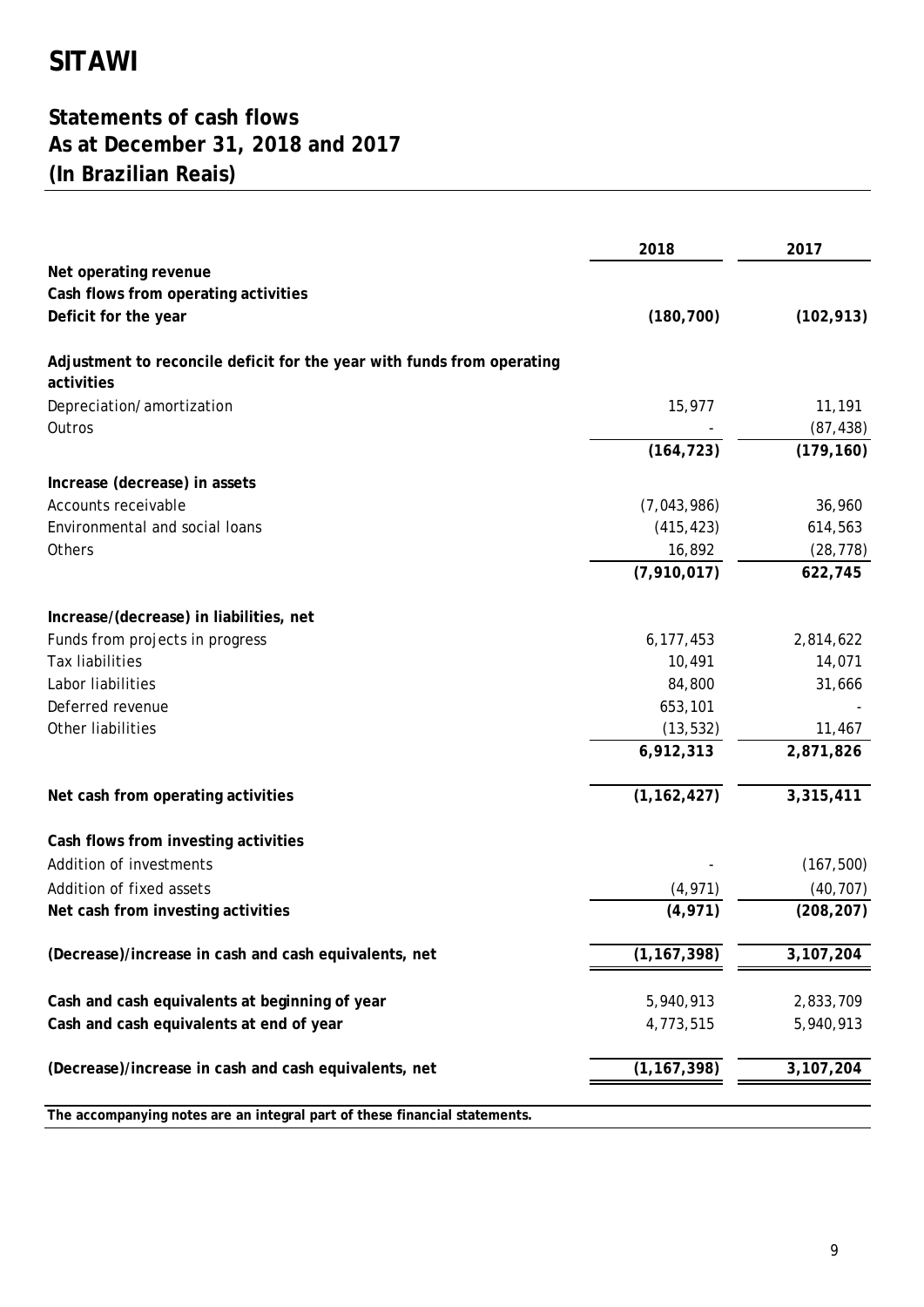## **1. Operations**

SITAWI ("Entity") is a nonprofit organization linked to no parties or religion, which has been working for 10 years in Brazil to develop financial solutions for social and environmental impact. Since 2010, the Entity has the certificate of Civil Society Organization in Public Interest (OSCIP).

The Entity has a certificate of recognition of Entity promoting Human Rights, for the purposes of Decree No.46.655/02, valid until January 23, 2020.

The Entity's work is developed in partnership with local organizations and groups, either profit or nonprofit, whose mission is to have greater social and environmental impact.

The experience indicates that more capital, more types of capital and a greater efficiency in allocating and using capital transforms more lives. Thus, SITAWI also works with families, financial institutions and companies, supporting their strategies of allocating charitable or investment funds.

The purpose of SITAWI, according to its by-laws, is to promote human rights, social innovation and fair and sustainable development, being responsible for:

- § Supporting organizations of the civil society (associations, foundations and cooperatives), social impact business, similar ventures and institutions that implement or intend to implement projects of significant social and/or environmental impact;
- § Promoting, conducting or sponsoring projects that contribute for its purpose, especially in the areas of human rights, environment, social assistance, culture, sports, education, scientific and technological research and/or health, among others;
- § Developing, with not-for-profit purposes, new socio-productive models and alternative systems of production, trade, employment and credit, including mechanisms of social finances and sustainable finances;
- Raising philanthropic and financial funds for positive social and/or environmental impact;
- § Promoting innovation, especially through basic or applied research of scientific or technological nature or development of new products, services or processes.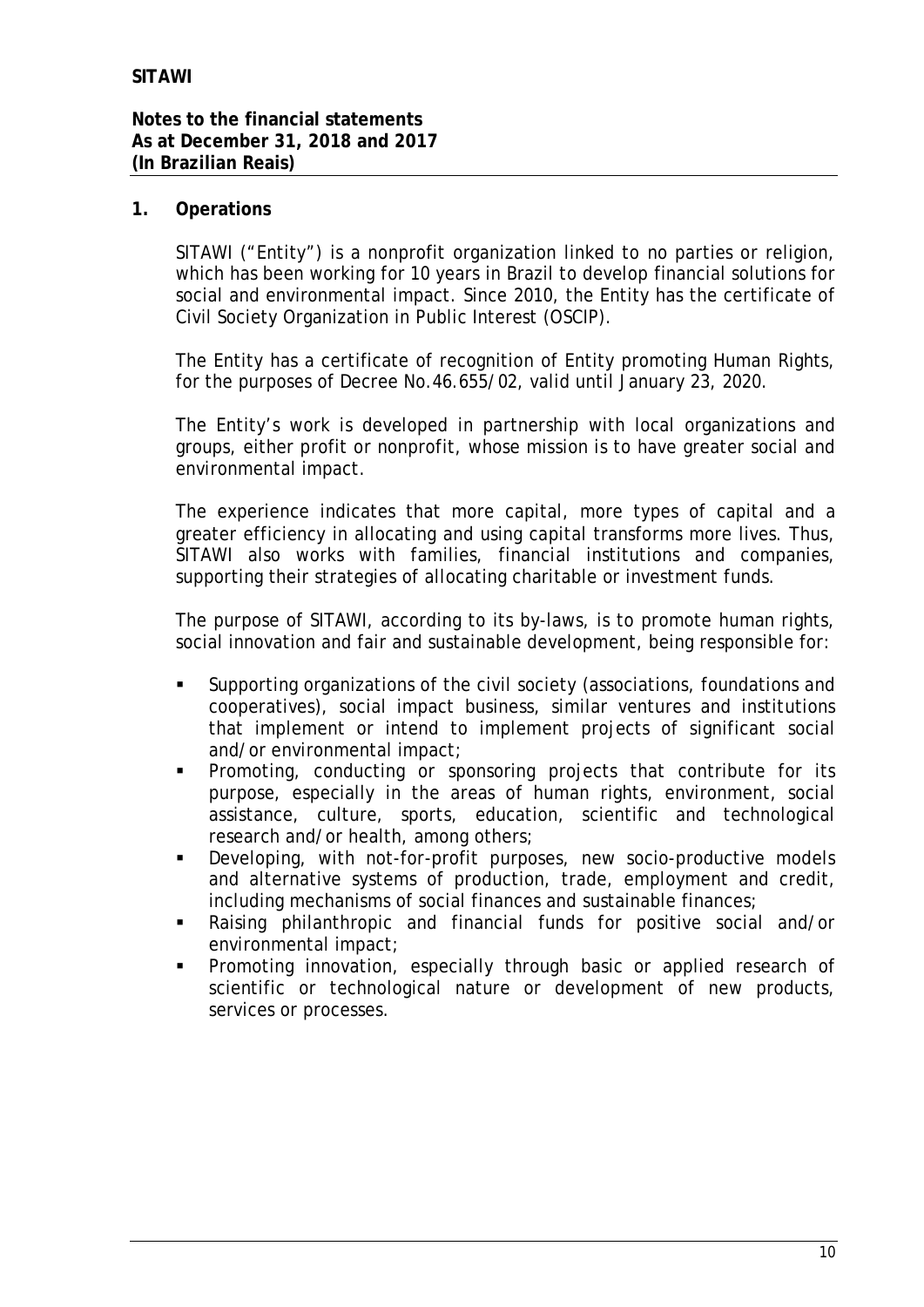- **2. Presentation of the financial statements**
	- **2.1. Statement of compliance**

The Entity's financial statements are being presented according to the accounting standards adopted in Brazil, which include the Resolutions of the Federal Association of Accountants (CFC) and Pronouncements of the Committee of Accounting Pronouncements (CPCs).

As the Entity is a non-profit organization, the financial statements were mainly prepared in accordance with ITG 2002 – Non-profit entity, approved by Decision No. 1.409 of September 21, 2012, by Technical Notice CTG 2000, approved by Decision No. 1.159 of February 13, 2009, of the CFC, and by NBC TG 1000 - Accounting for Small and Mid-sized entities, for the aspects not addressed by ITG 2002.

The financial statements were approved by the Entity's Management on June 28, 2018.

**2.2. Measurement basis**

The financial statements were prepared based on the historical cost, except for financial investments stated at fair value through surplus (deficit).

**2.3. Functional and reporting currency**

The Entity's management established that its functional currency is the Brazilian Real, according to the provisions of CPC Technical Pronouncement No. 02 (effects on changes in exchange rates and translation of financial statements).

**2.4. Use of estimates and judgment**

The preparation of financial statements in accordance with Brazilian accounting practices requires the Entity's management to use its best estimates and judgment as a basis for recording certain transactions that affect the reported amounts of assets and liabilities, revenues and expenses and the disclosure of information about its financial information. The final results of these transactions and information, with respect to their effective realization in subsequent periods, may significantly differ from those estimates. The main estimates related to the financial statements refer to the record of the effects arising from provision for legal proceedings, fair value of assets and liabilities, useful lives of fixed assets, provision for losses on assets, among others.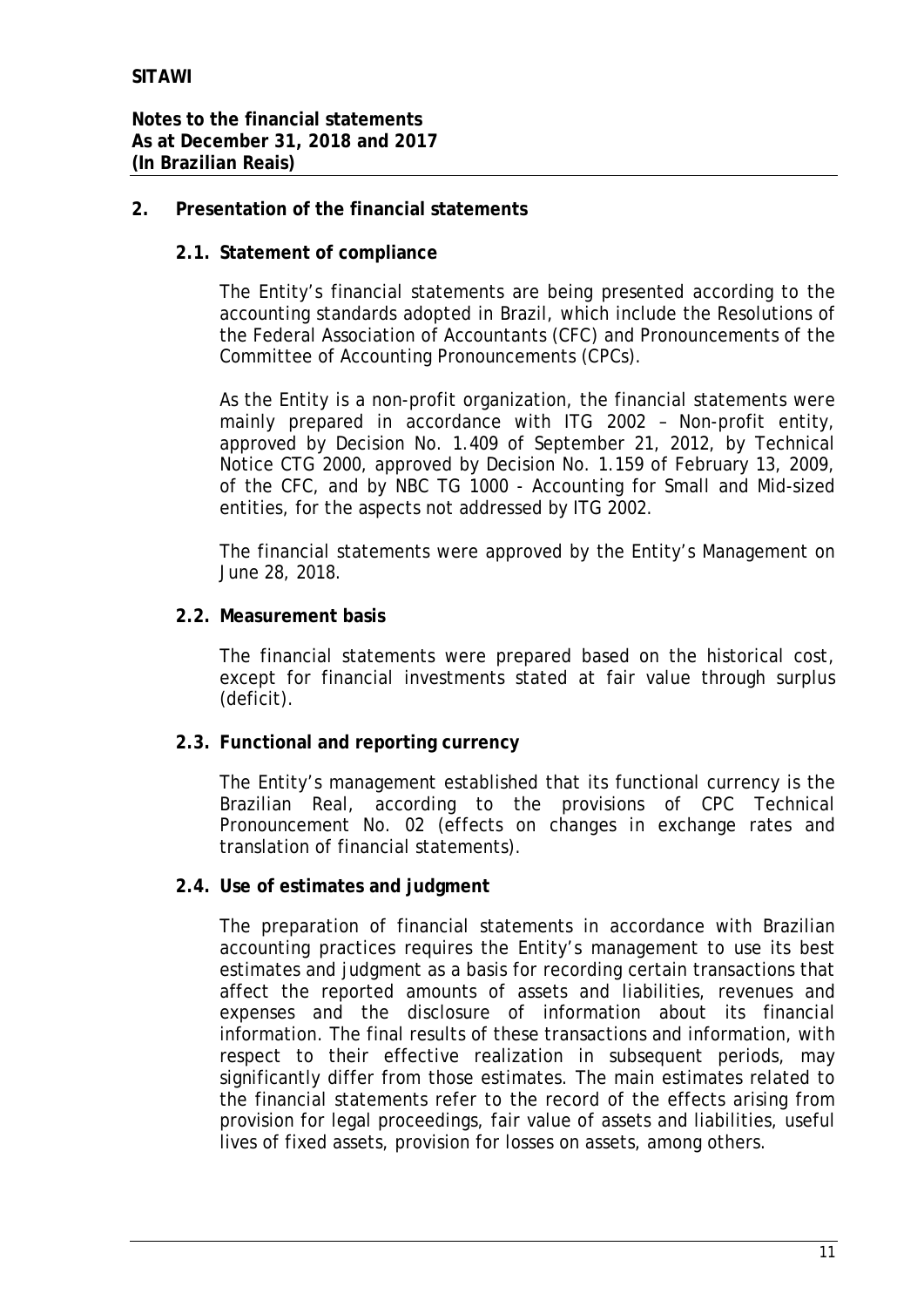**3. Main accounting practices**

The financial statements have been prepared in accordance with accounting practices adopted in Brazil, as follows:

**a. Cash and cash equivalents**

These are represented by cash and cash equivalents in local currency with high liquidity and immaterial risk of change in fair value.

**b. Financial investments**

These are represented by financial investments realizable within ninety (90) days from investment date or considered of immediate liquidity or convertible into a known cash amount, subject to an insignificant risk of change in value. They are recorded at cost plus income earned up to balance sheet date, not exceeding their market or realization value.

**c. Accounts receivable**

The accounts receivable correspond to the amounts receivable resulting from non-reimbursable financial support contract, maintained at the nominal value, plus, when applicable, the corresponding charges and monetary variations incurred. If the collection period is one year or less, trade accounts receivable are classified as current assets. Otherwise, they are stated as noncurrent assets.

**d. Environmental and social loans**

These refer to loans granted to Entities engaged in businesses with social or environmental impact, recognized at fair value with fixed or calculable payments, but not quoted on an active market. They are recorded as current assets, except those with maturity higher than 12 months which are classified as noncurrent assets. These are accounted for at amortized cost, using the effective interest rate method and receivables are discounted to present value, when relevant.

**e. Other current and noncurrent assets and liabilities**

They are stated at known or payable amounts, plus, when applicable, the respective charges and monetary variations.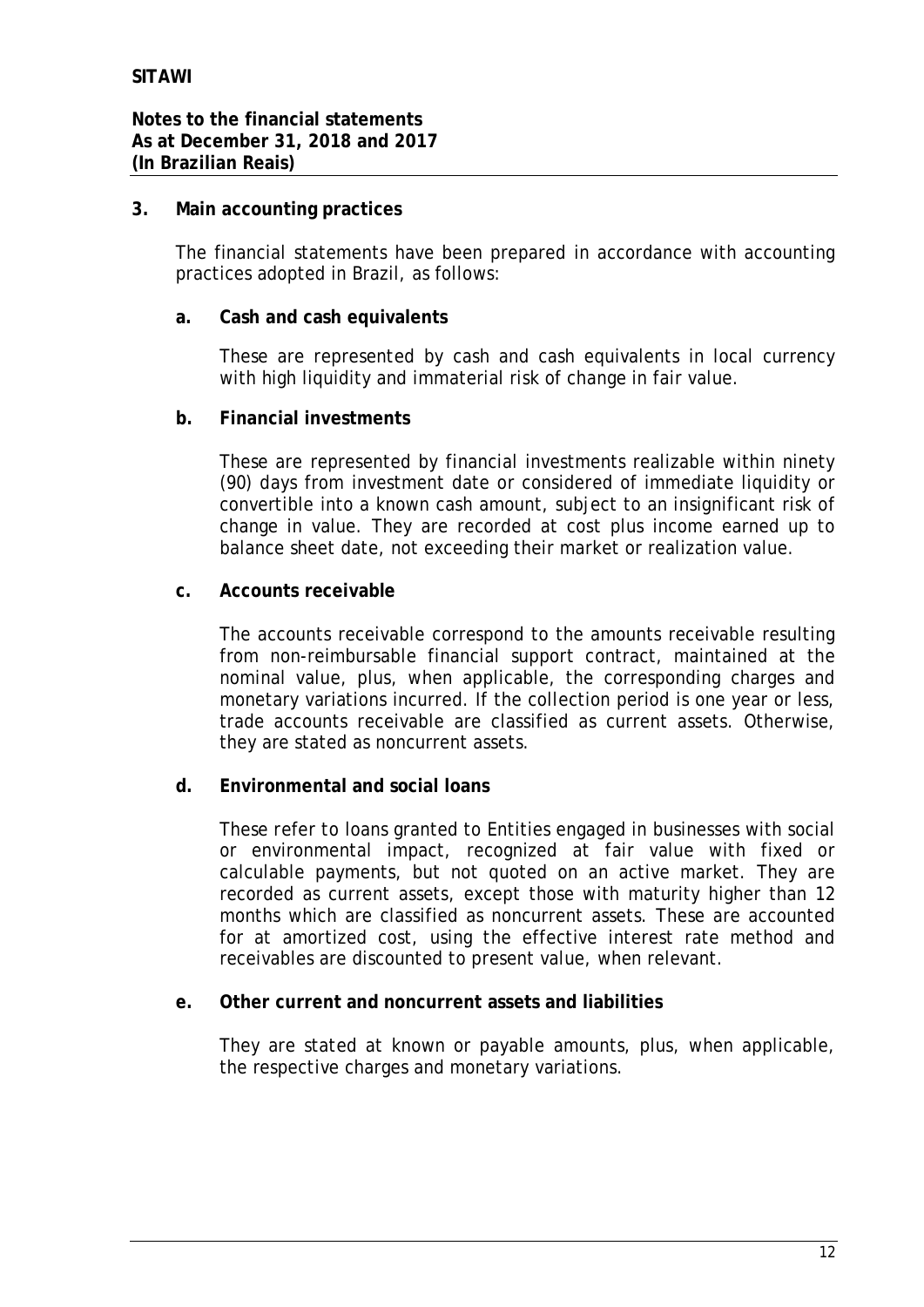- **f. Fixed assets**
	- **(i) Recognition and measurement**

Fixed asset items are measured at historic acquisition or construction cost, deducting, when applicable, accumulated impairment losses.

**(ii) Depreciation**

The depreciation is calculated over the depreciable amount, which is the cost of an asset, or other amount substituted for cost, less residual value.

The depreciation is recognized in the statement of activities on a straight-line basis over the estimated useful lives of each item of fixed assets, given that this is the method that more closely reflects the consumption pattern of future economic benefits included in assets.

Repair and maintenance expenses are capitalized when they represent an increase in installed capacity or useful life of the asset, while the others are recorded in surplus (deficit), according to the accrual basis.

**g. Impairment**

Fixed assets and other assets are annually tested to check for signs of impairment or else whenever significant events or changes in circumstances indicate that the book value may not be recoverable.

**h. Tax liabilities**

As a non-profit organization, the Entity enjoys exemption from income and social contribution taxes, pursuant to article 15 of Law No. 9.532/97. It also enjoys exemption from other federal taxes, such as COFINS and PIS (taxes on sales).

**i. Results of activities**

Revenues and expenses are recognized and recorded on an accrual basis.

The Entity's main revenues are classified as subsidies, as shown in note 22.

The Entity's main expenses are classified in the personnel, third-party services and lease groups as shown in notes 23 and 24.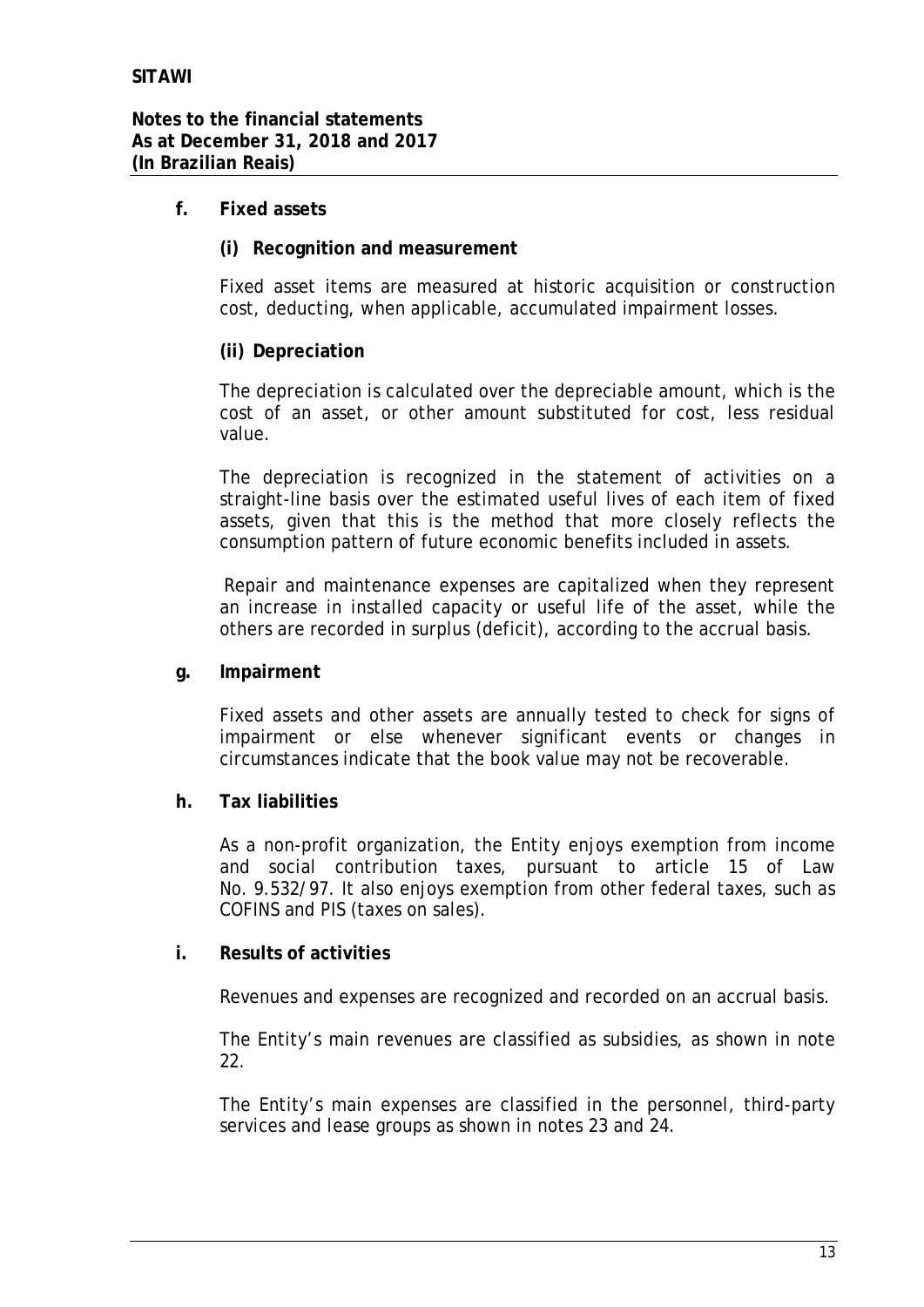**Notes to the financial statements As at December 31, 2018 and 2017 (In Brazilian Reais)**

- **j. Financial instruments**
	- **(i) Financial assets and liabilities**

Financial assets and liabilities are recorded at fair value plus, when applicable, transaction costs directly attributed to acquisition or to the issue of financial assets or liabilities. These are measured according to the classification of financial instruments in the following categories: financial assets measured at fair value through surplus (deficit), held-tomaturity investments and financial assets available for sale; and financial liabilities measured at fair through surplus (deficit) and other financial liabilities.

**(ii) Derivative financial instruments**

The Entity does not enter into derivative financial instruments.

#### **4. Cash and cash equivalents**

|               | 2018  | 2017      |
|---------------|-------|-----------|
| Cash          | 1,644 |           |
| Bank accounts | 113   | 47,280    |
|               | .757  | 280<br>47 |

#### **5. Financial investments – unrestricted funds**

|                      | 2018    | 2017    |
|----------------------|---------|---------|
| Banco Itaú Auto Mais | 501     | 21,989  |
| Banco Itaú Premium   | 566.478 | 486,881 |
| Banco Itaú Trust     | 382,385 | 128,199 |
|                      | 949.364 | 637.069 |

#### **6. Financial investments – restricted funds**

|            | 2018      | 2017      |
|------------|-----------|-----------|
| Banco Itaú | 3,822,394 | 5,256,564 |
|            | 3.822.394 | 5,256,564 |

These correspond to the funds to be used in the projects registered in the Entity's liabilities.

The financial investments in local currency refer to shares of investment funds which have immediate liquidity and no loss of interest upon redemption. All investments bear interest at Interbank Deposit Rates (CDI) variation.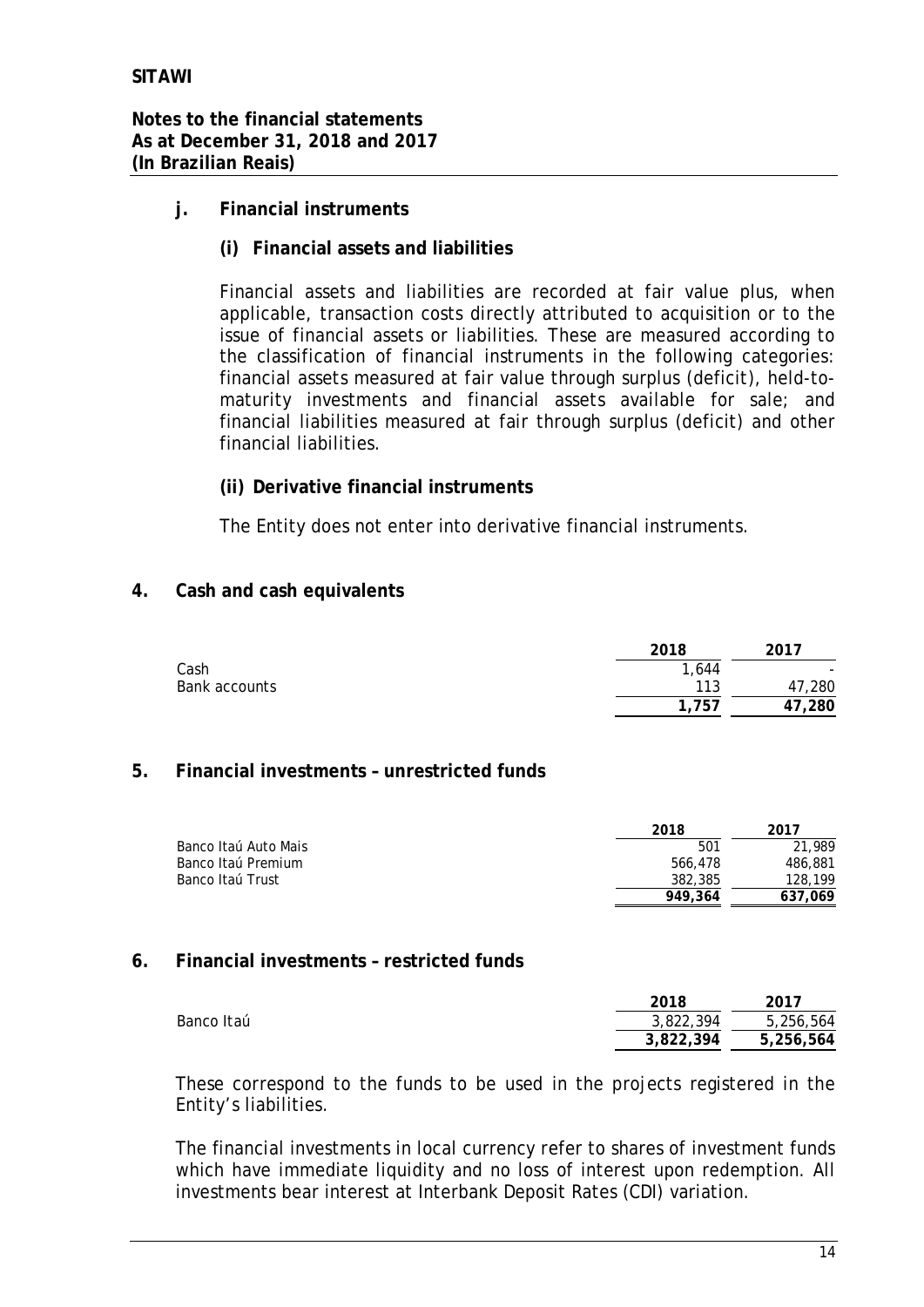#### **7. Accounts receivable**

|                                 | 2018      | 2017   |
|---------------------------------|-----------|--------|
| <b>BNDES Cultura</b>            | 7,091,235 |        |
| Recofarma indústria do Amazonas |           | 47,250 |
|                                 | 7,091,235 | 47,250 |
| Current                         | 2,395,482 | 47,250 |
| Noncurrent                      | 4,695,753 |        |
|                                 | 7,091,235 | 47,250 |

On December 20, 2018, a contract was signed with the National Bank for Economic and Social Development (BNDES) for non-reimbursable financial support in the amount of seven million, forty-three thousand, six hundred and thirty Brazilian Reais (R\$ 7,043,630). This contract is related to BNDES Fundo Cultural, intended for the Cultural Project "**Programa Matchfunding de cultura BNDES**", consisting of attracting cultural institutions on the financial instrument called crowdfunding. The project will last 36 months and; therefore, 1/3 was recognized under accounts receivable in current and 2/3 in noncurrent.

# **8. Environmental and social loans**

|                                     |          | 2018      |            | 2017       |            |
|-------------------------------------|----------|-----------|------------|------------|------------|
|                                     | Rate p.a | Current   | Noncurrent | Current    | Noncurrent |
| Cooperativa Agroindustrial (i)      | 12.75%   | 58,330    |            | 58,330     |            |
| Ebenezer (ii)                       | Variable | 71,592    | 35,796     | 80,510     | 107,388    |
| Feira Preta (iii)                   | Variable |           |            | 61,766     |            |
| Atina (iv)                          | Variable | 167,150   | 165,264    |            |            |
| Vela Bike (v)                       | Variable | 20,068    | 18,552     |            |            |
| HUB (vi)                            | Variable | 18,076    | 16,570     |            |            |
| Egalite (vii)                       | Variable |           | 407,520    |            | 407,520    |
| Flexmedical (viii)                  | Variable |           |            | 21,310     |            |
| Interceleri (ix)                    | Variable |           |            | 33,684     |            |
| 4you2 Ensino (x)                    | Variable | 211,354   |            | 50,115     | 16,705     |
| Ecoservice (xi)                     | 11%      | 24,176    |            | 24,176     |            |
| Morada da Floresta(xii)             | Variable | 5,649     | 5,178      |            |            |
| Manioca (xiii)                      | Variable |           | 81,262     |            |            |
| (-) Unrecognized interest           |          | (38, 249) | (21, 270)  |            |            |
| (-) Allowance for doubtful accounts |          | (82, 506) |            | (112, 413) |            |
|                                     |          | 455,641   | 708,873    | 217,478    | 531,613    |

It refers to loans to associations, foundations, cooperatives and companies engaged in businesses of social or environmental impact, for example, healthcare, shelter, education, gender, race and ethnic equality, or conservation of the ecosystem. The breakdown of loans as at December 31, 2018, is stated above.

**(i)** On June 01, 2015, an agreement was entered into between SITAWI and Cooperativa Agroindustrial 8 de junho (Coperjunho) for SITAWI to finance the activities of Coperjunho. The agreement was established in the amount of R\$ 75,000 to be paid in eighteen installments, bearing annual interest of 12.75%, with the last installment maturing on January 05, 2017, which was not settled in the proposed period;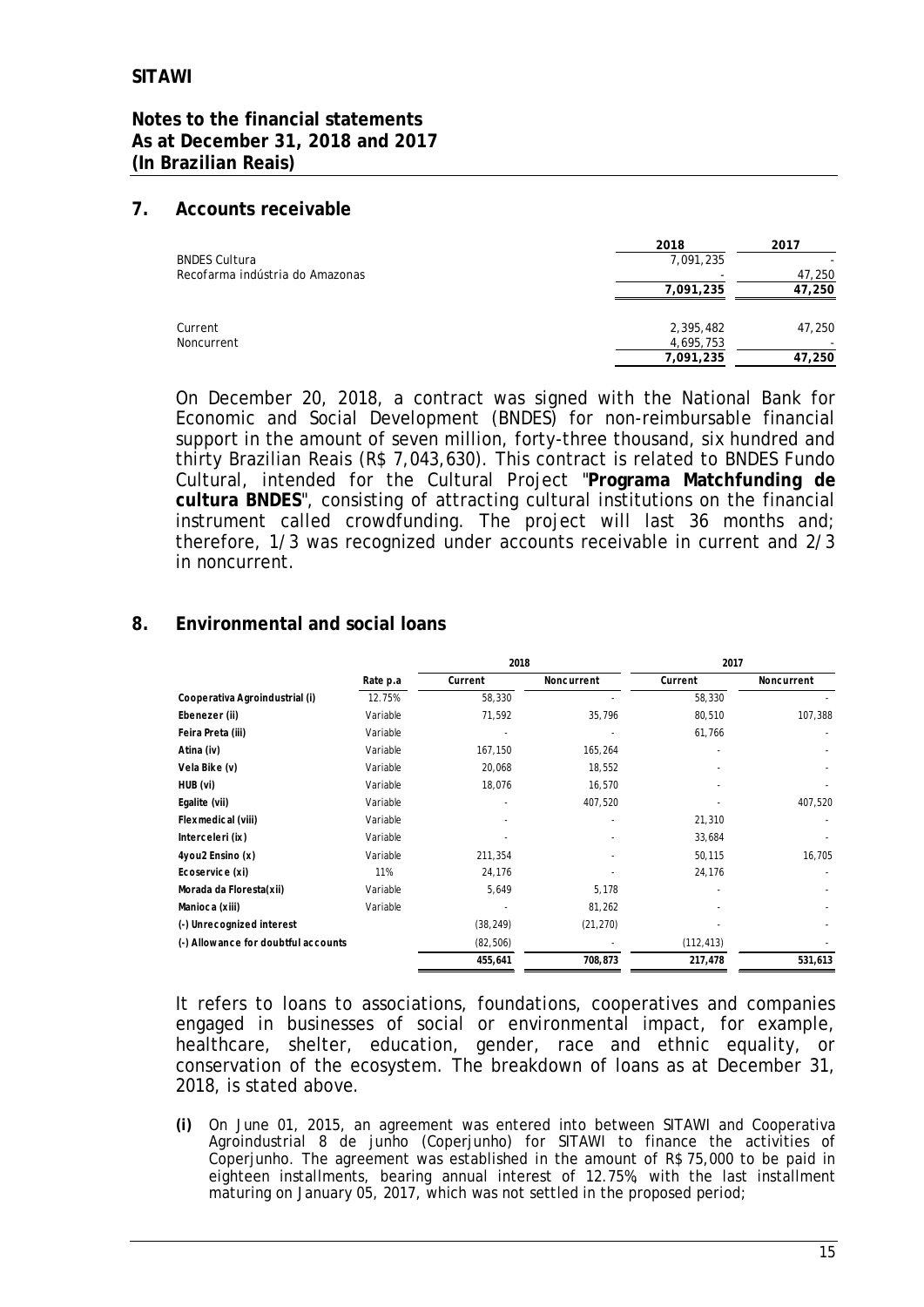- **(ii)** On June 01, 2017, Sitawi and Associação Beneficente Ebenezer entered into an agreement, in the amount of R\$ 214,777 disbursed to be paid in 42 installments, with the last maturing on June 21, 2020;
- **(iii)** On September 28, 2016, agreements between SITAWI and Feira Preta were entered into for the Entity to finance the activities of Feira Preta. The agreement was established in the amount of R\$ 60,000 and the payment in one single installment on December 04, 2018 was received;
- **(iv)** On June 22, 2018, agreements were entered into between SITAWI and Geodinâmica Editora Ltda, with the purpose of developing Atina Methodology for Elementary School I. The agreement was established in the amount of R\$ 300,688 with the last installment maturing on January 21, 2021;
- **(v)** On November 21, 2018, agreements were entered into between SITAWI and Vela Bikes. The agreement was established in the amount of R\$ 36,000 with the last installment maturing on November 26, 2020. On November 21, 2018, agreements between SITAWI and HUB Rede de Inovação were entered into. The agreement was established in the amount of R\$ 32,000 with the last installment maturing on November 22, 2020. On December 22, 2016, the Entity entered into a convertible loan with Egalitê. Initially, Egalitê will not pay interests on this loan and, on the other hand, SITAWI will have the option to transform this loan into ownership interest in Egalitê. The amount of the loan is R\$ 400,000;
- **(vi)** The agreement with Fleximedical was received and ended on January 24, 2018. Interest corresponds to 11.75% p.a. with adjustments each six months according to SELIC rate;
- **(vii)** On November 14, 2017, Sitawi and the company Interceleri Tecnologia entered into an agreement in the amount of R\$ 32,000.00 disbursed to be paid in 14 installments, with the last maturing on December 21, 2018;
- **(viii)** On August 25, 2017, Sitawi and the company 4You2 Ensino de Idiomas Ltda entered into an agreement in the amount of R\$ 75,172 to be paid in 20 installments, with the last maturing on April 21, 2019.

On December 20, 2018, Sitawi and the company 4You2 Ensino de Idiomas Ltda. entered into a new agreement in the amount of R\$ 185,817, disbursed to be paid in 01 installment, with the last maturing on June 21, 2019.

- **(ix)** On August 01, 2014, an agreement between the Entity and A3S-Aquecimento Solar e Soluções Sustentáveis Ltda. (Ecoservice) was entered into for the Entity to finance the activities of Ecoservice. The agreement was established in the amount of R\$ 64.440 to be paid in eighteen installments, bearing annual interest of 11%, with the last installment maturing on February 21, 2016, which was not settled in the proposed period;
- **(x)** On November 21, 2018, agreements between SITAWI and Morada were entered into. The agreement was established in the amount of R\$ 10,000 with the last installment maturing on November 26, 2020;
- **(xi)** On December 20, 2018, agreements between SITAWI and Manioca Comércio de Alimentos were entered into. The agreement was established in the amount of R\$ 71,316 with the last installment maturing on 11/21/2020 and the last installment maturing on October 21, 2021.

#### **9. Funds of partnerships in social projects**

|                          | 2018    | 2017 |
|--------------------------|---------|------|
| Associação AMARU (i)     | 16,135  |      |
| Associação AMECSARA (ii) | 35,005  |      |
| Associação ASPROC (iii)  | 259,176 |      |
| Fundação FAS (iv)        | 157.184 |      |
|                          | 467.500 |      |
|                          |         |      |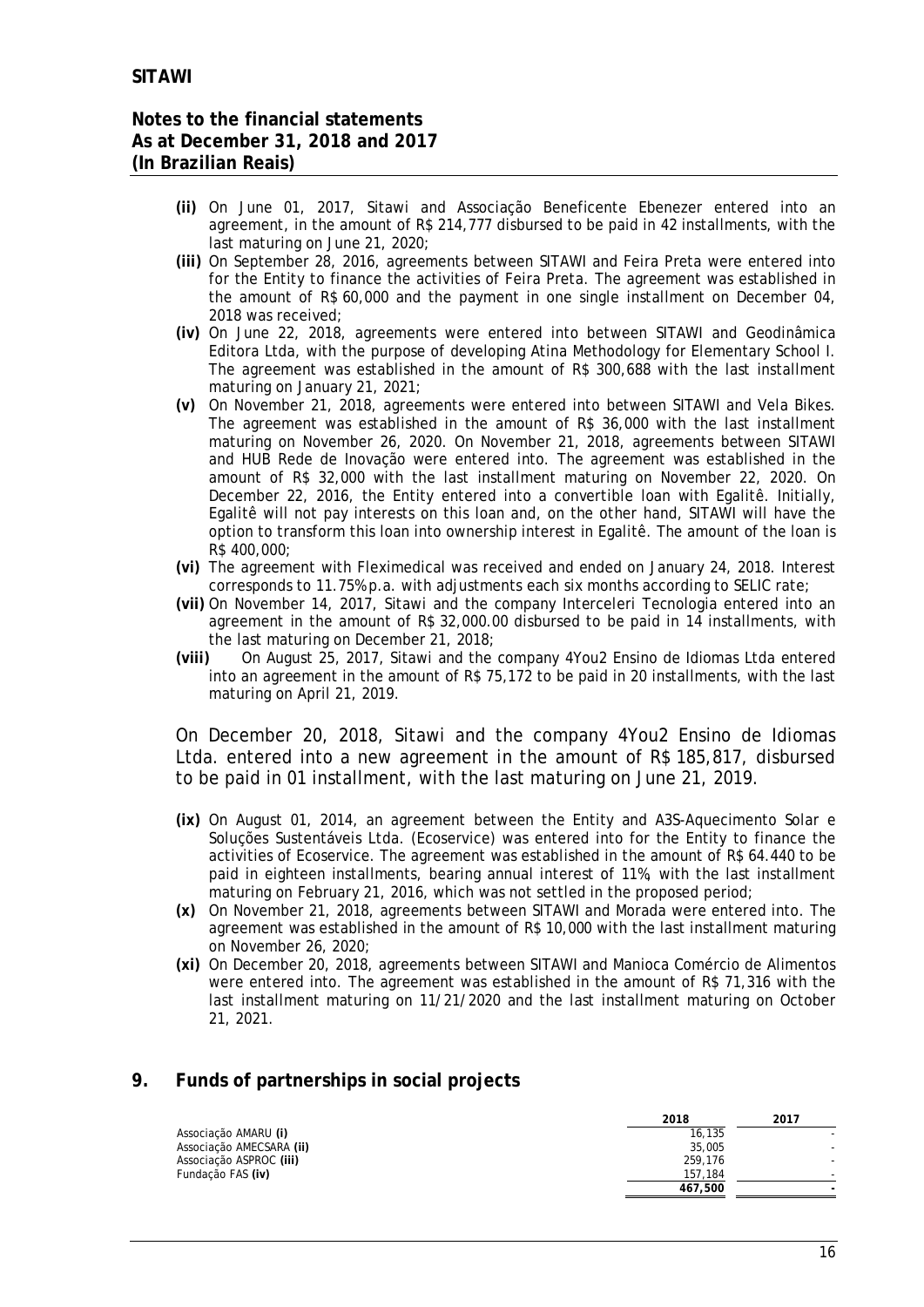- **(i) Associação de Moradores Extrativista da Reserva de Desenvolvimento Sustentável - AMARU -** SITAWI has a subcontract of non-reimbursable financing support entered into with this institution, the amounts above are balances of advances granted in 2018 that are awaiting rendering of accounts by these institutions;
- **(ii) Associação dos Moradores Extrativista da Comunidade São Raimundo- AMECSARA -** SITAWI has a subcontract of non-reimbursable financing support entered into with this institution, the amounts above are balances of advances granted in 2018 that are awaiting rendering of accounts by these institutions;
- **(iii) Associação de Produtores Rurais de Carauari- ASPROC -** SITAWI has a subcontract of non-reimbursable financing support entered into with this institution, the amounts above are balances of advances granted in 2018 that are awaiting rendering of accounts by these institutions;
- **(iv) Fundação Amazonas Sustentável- FAS -** SITAWI has a subcontract of non-reimbursable financing support entered into with this institution, the amounts above are balances of advances granted in 2018 that are awaiting rendering of accounts by these institutions.

#### **10. Prepaid expenses**

|                     | 2018  | 2017   |
|---------------------|-------|--------|
| Transportation pass | 1,538 | 832    |
| Meal voucher        | 6.014 | 2,818  |
| Software licenses   | -     | 2.529  |
| Contribution        | -     | 10,656 |
|                     | 7.552 | 16,835 |

The amounts consist of prepaid expenses for 2019.

#### **11. Advance to employees and suppliers**

|                          | 2018  | 2017   |
|--------------------------|-------|--------|
| Advance to legal entity  |       | 7.905  |
| Advances for travel      |       | 2.479  |
| Advance for vacation pay | 2.775 |        |
|                          | 2.775 | 10,384 |

The amounts consist of advances not settled until the balance sheet date to be settled in 2019.

#### **12. Deposit and guarantees**

|                    | 2018   | 2017   |
|--------------------|--------|--------|
| Collateral deposit | 41,454 | 41,454 |
|                    | 41,454 | 41,454 |

It refers to an early deposit of three months of rent of the properties in Voluntários da Pátria – RJ and Teodoro Sampaio – SP. At the end of the contract, these values will be returned, adjusted at the savings account indexes.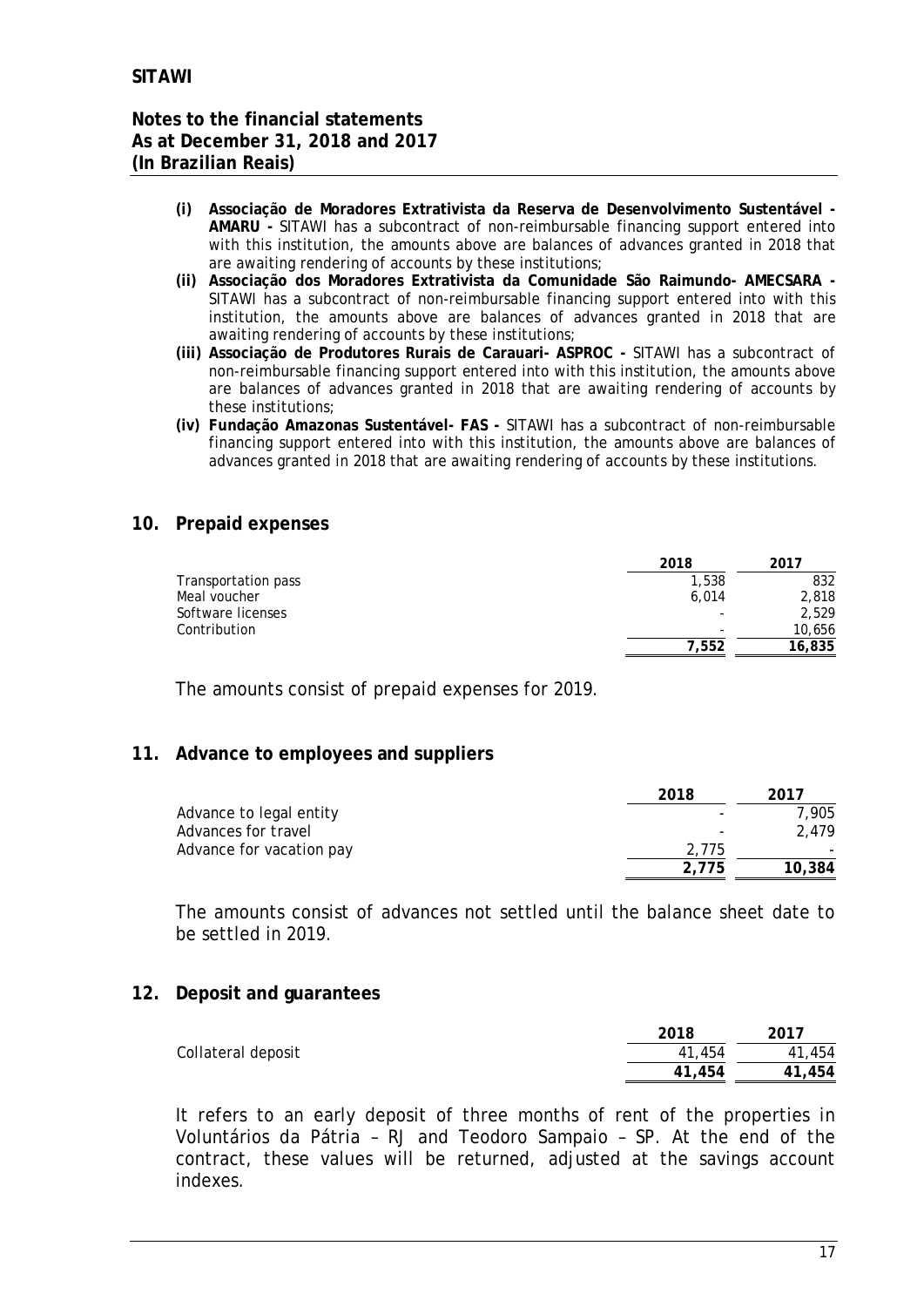#### **13. Investments**

In July 2017, with resources from Fiimp Fund, SITAWI made an investment of R\$ 167,500 in the company BEMTEVI INVESTIMENTO SOCIAL LTDA, aiming to promote the area of donations and investments for the social sector, in compliance with the guidelines of Fiimp Fund. In the instrument of compliance No. 20/2016, it acquired from the silent partnership "Bemtevi SCP 2016", 167,500 shares in the amount of R\$ 1.00 each.

## **14. Fixed assets - unrestricted**

|                         | Depreciation rate % | 2017   | Addition | Depreciation | 2018   |
|-------------------------|---------------------|--------|----------|--------------|--------|
| IT equipment            | 20                  | 39,451 | 4,603    | (10, 039)    | 34,015 |
| Machinery and equipment | 10                  | 20.996 |          | (2, 865)     | 18,132 |
| Furniture and fixtures  | 10                  | 23,651 | 369      | (2, 836)     | 21,183 |
| Software usage right    | 10                  | 981    |          | (238)        | 743    |
|                         |                     | 85,079 | 4,972    | (15, 977)    | 74,074 |
|                         | Depreciation rate % | 2016   | Addition | Depreciation | 2017   |
| IT equipment            | 20                  | 16,352 | 29,233   | (6, 134)     | 39,451 |
| Machinery and equipment | 10                  | 13,826 | 9,286    | (2, 116)     | 20,996 |
| Furniture and fixtures  | 10                  | 25,385 | 1,000    | (2, 734)     | 23,651 |
| Software usage right    | 10                  |        | 1,188    | (207)        | 981    |
|                         |                     | 55,563 | 40,707   | (11, 191)    | 85,079 |

#### **Impairment**

The impairment of non-financial assets as defined in section 27 of NBC TG 1000 is recognized as loss when the carrying amount of an asset is higher than its recoverable or realizable value. Impairment charges, if applicable, are recorded in surplus (deficit) of the period in which they were identified.

#### **15. Labor liabilities**

|                                    | 2018    | 2017   |
|------------------------------------|---------|--------|
| Provision for Vacation Pay         | 48,510  | 12,935 |
| Vacation pay charges               | 16,736  | 4,333  |
| Salary payable                     | 700     |        |
| Management fees                    |         | 5.247  |
| INSS (Social security tax) payable | 49,398  | 15,348 |
| FGTS (Severance pay fund) payable  | 6,777   |        |
| PIS (Tax on sales) - payroll       | 669     | 126    |
|                                    | 122,791 | 37,990 |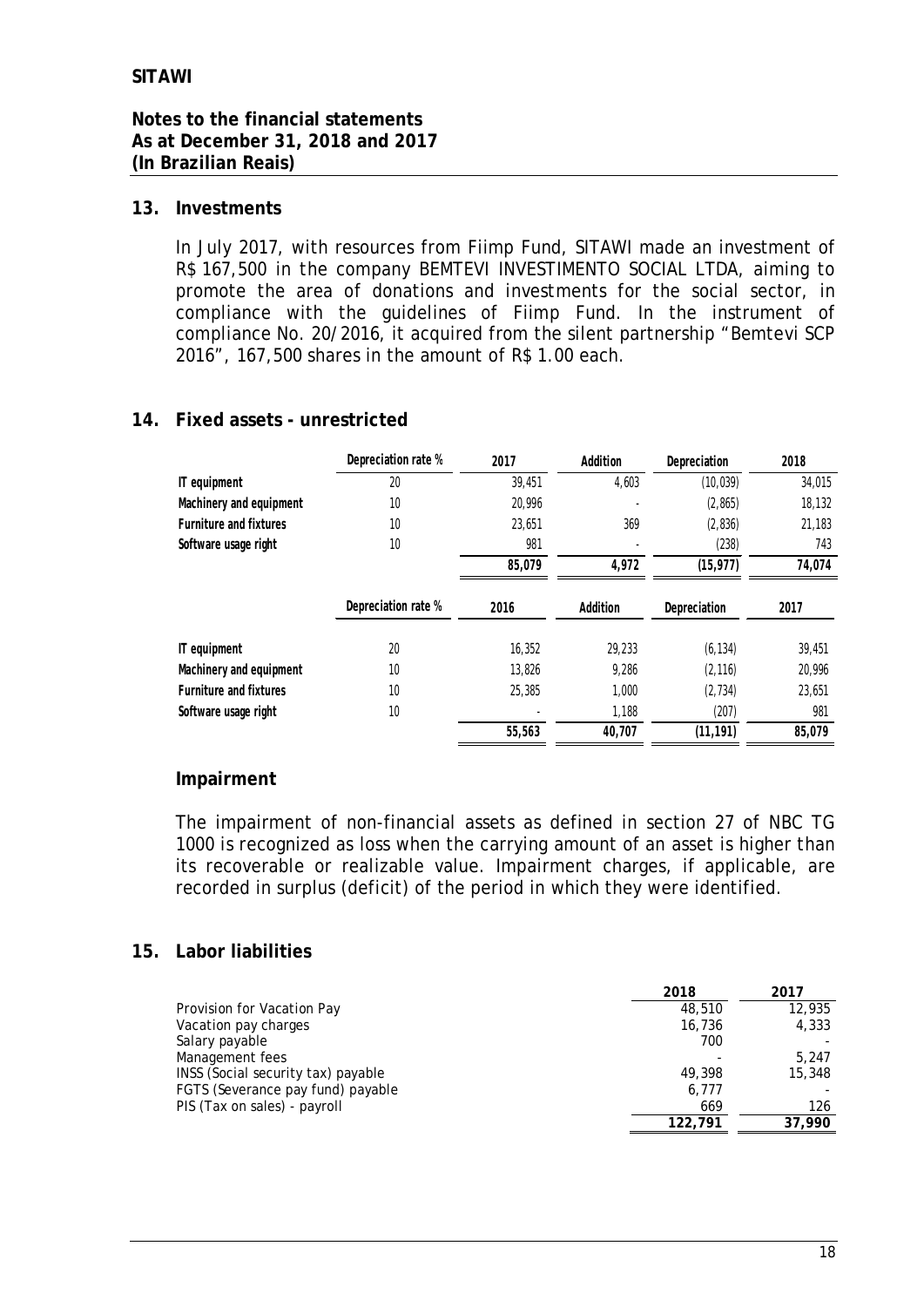#### **Notes to the financial statements As at December 31, 2018 and 2017 (In Brazilian Reais)**

#### **16. Tax liabilities**

|                                              | 2018   | 2017   |
|----------------------------------------------|--------|--------|
| IRRF (Withholding income tax) - Legal entity | 573    | 651    |
| IRRF on payroll                              | 21,111 | 9.779  |
| IRRF loans                                   | 299    | 592    |
| PIS/COFINS and CSLL (PCC)                    | 1.776  | 2.069  |
| ISS (Tax on service)                         | 3.158  | 2,363  |
| Withheld ISS                                 | 837    | 1,810  |
|                                              | 27.755 | 17.264 |

It refers to retained amounts of employees, self-employed workers and companies that render services to SITAWI and taxes on billing. These amounts will be transferred to the government in January 2019, meeting the maturity date.

#### **17. Other accounts payable**

|                  | 2018                     | 2017   |
|------------------|--------------------------|--------|
| Accounts payable | $\overline{\phantom{a}}$ | 13,532 |
|                  | $\sim$                   | 13,532 |

In general, SITAWI operates with its suppliers without a specific average deadline, usually following the deadlines of business negotiations for each operation.

#### **18. Deferred Revenue**

|                             | 2018    | 2017 |
|-----------------------------|---------|------|
| Mott Foundation             | 559,768 |      |
| Instituto Clima e Sociedade | 93,333  |      |
|                             | 653,101 |      |

These are prepayments of contributions from associates for apportionment of the monthly fee in 2019.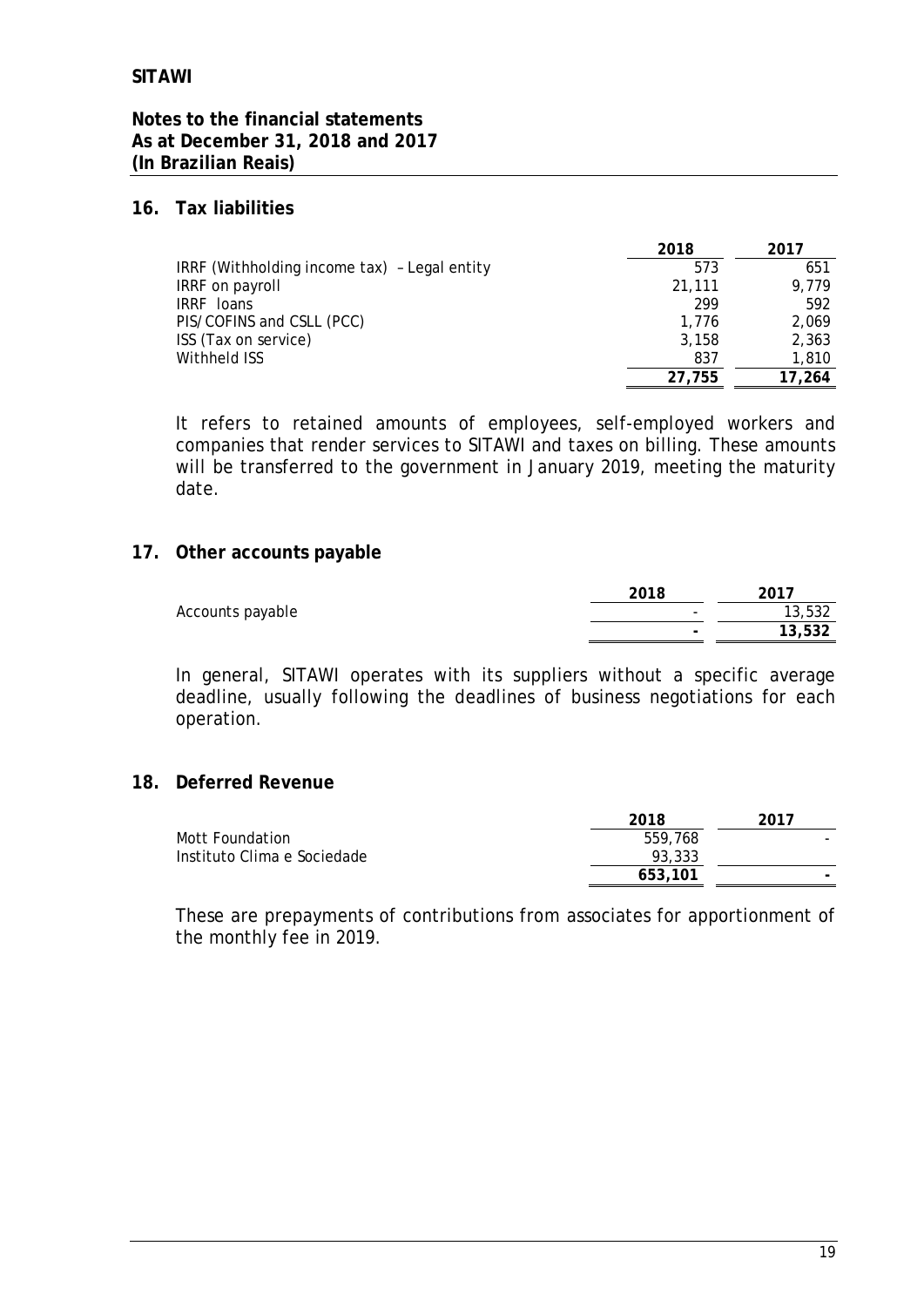#### **Notes to the financial statements As at December 31, 2018 and 2017 (In Brazilian Reais)**

## **19. Funds of projects in progress**

These refer to obligations to transfer funds to partners as agreed upon in the partnership agreements entered into between parties. The breakdown of these transfers is stated below:

|                              | 2018      |            | 2017      |            |
|------------------------------|-----------|------------|-----------|------------|
|                              | Current   | Noncurrent | Current   | Noncurrent |
| Familia C (i)                | 1,531,201 |            | 1,534,256 |            |
| Fundo Mais Unidos (ii)       |           |            | 417,364   |            |
| Fundação BMW (iii)           | 61        |            | 13,252    |            |
| Ford - Fórum Justica (iv)    | 335,134   |            | 403,086   |            |
| Fundo Intercement (v)        | 38,528    |            | 324,450   |            |
| Agora! (vi)                  |           |            | 1,863,298 |            |
| FNE-Filantrópicos (vii)      | 818,308   |            | 188,011   |            |
| Fundo FIIMP (viii)           | 247,925   |            | 489,757   |            |
| Projeto TMJ (ix)             | 683,074   |            | 769,102   |            |
| Nova Democracia (x)          | 29,709    |            |           |            |
| Fundo Janelas Abertas (xi)   | 1,299,950 |            |           |            |
| Fundo Rede Consciência (xii) | 152,509   |            |           |            |
| <b>BNDES Cultura (xiii)</b>  | 2,347,877 | 4,695,753  |           |            |
|                              | 7.484.275 | 4,695,753  | 6,002,576 |            |

- **(i)** The social fund Familia C started its operations on December 6, 2012. In Brazil, the concept of philanthropy is less developed than in other countries, such as the United States, where philanthropic support to the social sector is 30 times higher than in Brazil. There are some tendencies and pioneer philanthropists that are changing this perspective for the Brazilian philanthropy to increasingly grow. Familia C wanted to support the socio-environmental development of Brazil in a sustainable manner and has identified in the concept of social business venture a powerful tool to make long-term changes;
- **(ii)** Created in 2006, Grupo +Unidos is a partnership between the United States Agency for International Development (USAID) with a group of 18 American companies, composed by 3M, Burson Marsteller, Caterpillar, CitiBank, Coca-Cola, Cummins, Dow, ExxonMobil, GE, Intel, Internacional Paper, Johnson & Johnson, KPMG, Microsoft, Monsanto, Motorola Solutions, PayPal and Qualcomm. Its proposal is to benefit the Brazilian society through educational and environmental initiatives. In 2018 Grupo + Unidos established its own CNPJ (Corporate Taxpayers' Register) and started to operate its funds directly, and SITAWI fulfilled its role of encouraging initiatives until they have experience enough to become independent;
- **(iii)** The BMW Fund started its operations in November 2014. To boost the start of its activities in Brazil, BMW Foundation decided to open a social fund with SITAWI. The German institution aims to promote fruitful discussions for the common good and social innovation;
- **(iv)** Started in October 2016 with the support of Ford Foundation, the Fund Fórum Justiça aims to discuss legal justice with a public purpose. The Fund also aims to stimulate debates about a democratic and republican model of justice, observing the Latin American context. The project was granted an amount of 200 thousand US dollars for the performance of its activities during two years. SITAWI is responsible for the administrative and financial management of these resources;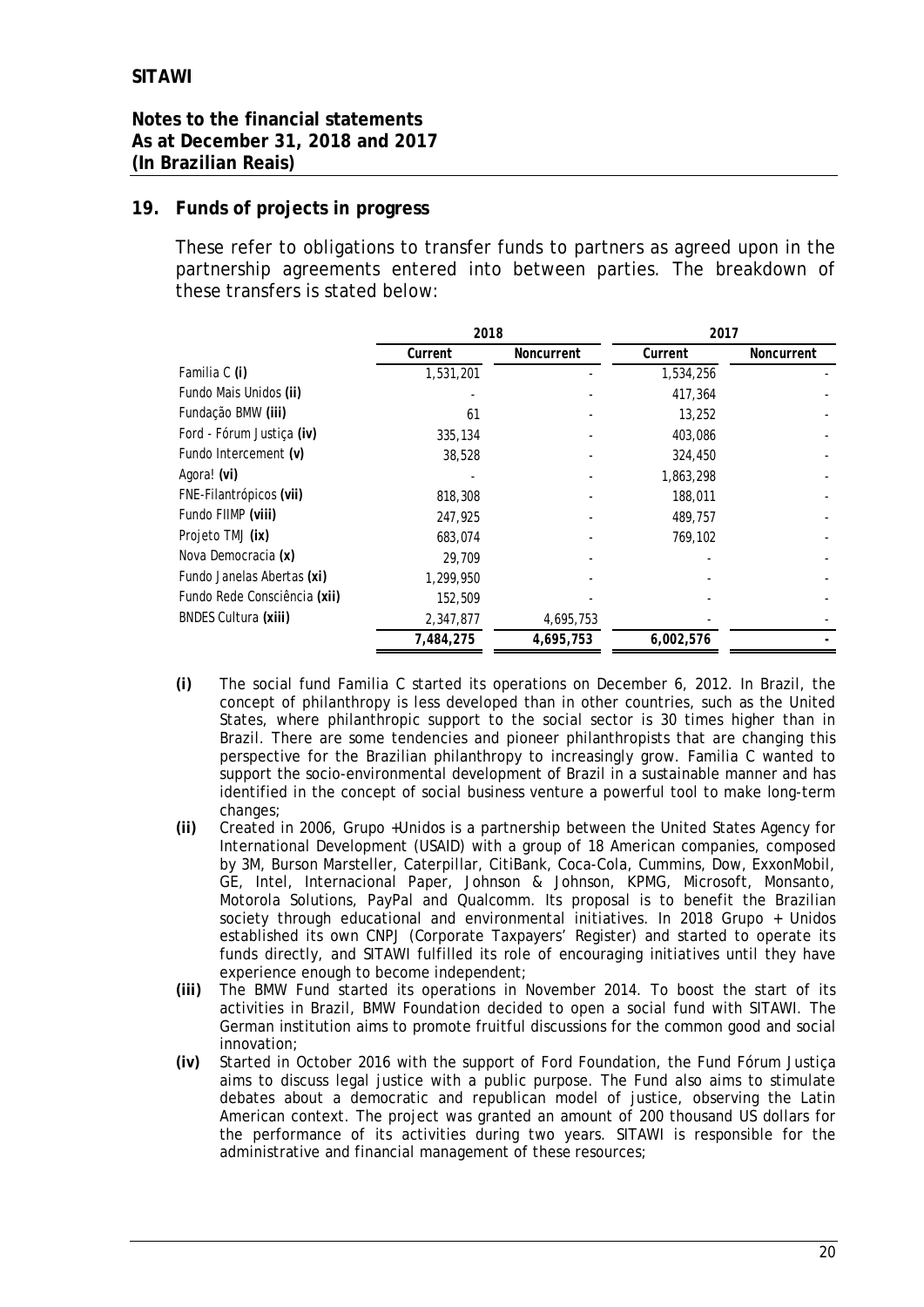- **(v)** Instituto InterCement is the face of Corporate Social Responsibility of InterCement. It develops priority projects in the area of early childhood, youth, basic education and voluntary work and, most recently, promotes environmental education, preservation and protection of local biodiversity, focusing on the innovation and construction of sustainable partnerships. The mentioned fund started its activities in January 2017, aiming to make a pilot experience of operation of resources through third parties to finance "collective ideas" of up to R\$ 25 thousand each;
- **(vi)** The Fund AGORA represents a network of leaderships which is starting a non-partisan political movement for a fairer development of the country. Its activities started in February 2017. The fund assumed an indirect political character to help forming new leaderships that could eventually become political leaders. Since SITAWI does not finance politicians or political parties, SITAWI's Board decided to discontinue the fund in 2018;
- **(vii)** FNE (Non-exclusive Funds) is a fund from SITAWI where the projects and funds that do not have a specific intercompany account are allocated. In 2018, we had two active funds in FNE, which are:
	- Mahle Fund: INOCAS is developing the project "Sustainable Extractivism of Organic Macaúba", in the mining municipalities of Patos de Minas, Arapuá, Carmo do Paranaíba, Presidente Olegário and Tiros. Since 2017, the financial management of the initiative is performed by SITAWI and it is financed by the Mahle Institute, an organization that promotes human development through social and economic inclusion that donated R\$ 75 thousand, part of the funds to carry out the activities;
	- Fund Nova Democracia began in 2017 in FNE (Non-exclusive Funds) account, with increase in the number of transactions, the fund started to have an exclusive account in February 2018.
- **(viii)** Fund FIIMP started in December 2016 and it is composed by 22 foundations and institutions aiming to learn, follow and know the results of investments in businesses of socio-environmental impact, experimenting the use of different finance mechanisms;
- **(ix)** The Program Território Médio Juruá (TMJ) is a project financed by USAID in partnership with Coca-Cola Brasil and Natura, on behalf of the Forum of Territorial Development of Médio Juruá, to preserve the biodiversity of the municipality of Carauari-AM, by means of chains of sustainable value and a plan of territorial development;
- **(x)** Nova Democracia is a coalition that manages a platform dedicated to gathering and promoting collaboration among people, civil society movements and organizations to improve the rules, conditions and practices of the political dispute in the country and the daily interface between institutions and society. Its fund is managed by SITAWI since 2017;
- **(xi)** Janelas Abertas is a non-profit organization created to allocate scholarships from Eleva School in Rio de Janeiro to extraordinary low-income students. The Association established a matchfunding, in which for each student financed by one donor, Eleva School guarantees the education of another student. In addition to financial support, the scholarship program provides pedagogical and psychological support to students and their families and, in 2018, awarded 55 scholarships. The financial resources raised by the Association are managed by SITAWI since 2018;
- **(xii)** Rede Dinheiro e Consciência is a coalition that develops lectures and discloses contents about the conscious use of money, and in 2018 developed its pilot program of collective loan (crowdlending), in partnership with SITAWI, with the involvement of R\$ 1.25 million in loans for three social businesses;
- **(xiii)** BNDES + is a partnership between SITAWI, BNDES and Benfeitoria, the latter is a crowdfunding platform, to foster initiatives that promote Brazilian cultural heritage. Benfeitoria is responsible for convening and selecting initiatives for fundraising projects through crowdfunding. If these initiatives are successful in raising funds, BNDES contributes three times the amount raised for these initiatives (at each 1 Brazilian real received through crowdfunding, 2 Brazilian Reais are received from BNDES). SITAWI is responsible for the management of BNDES funds.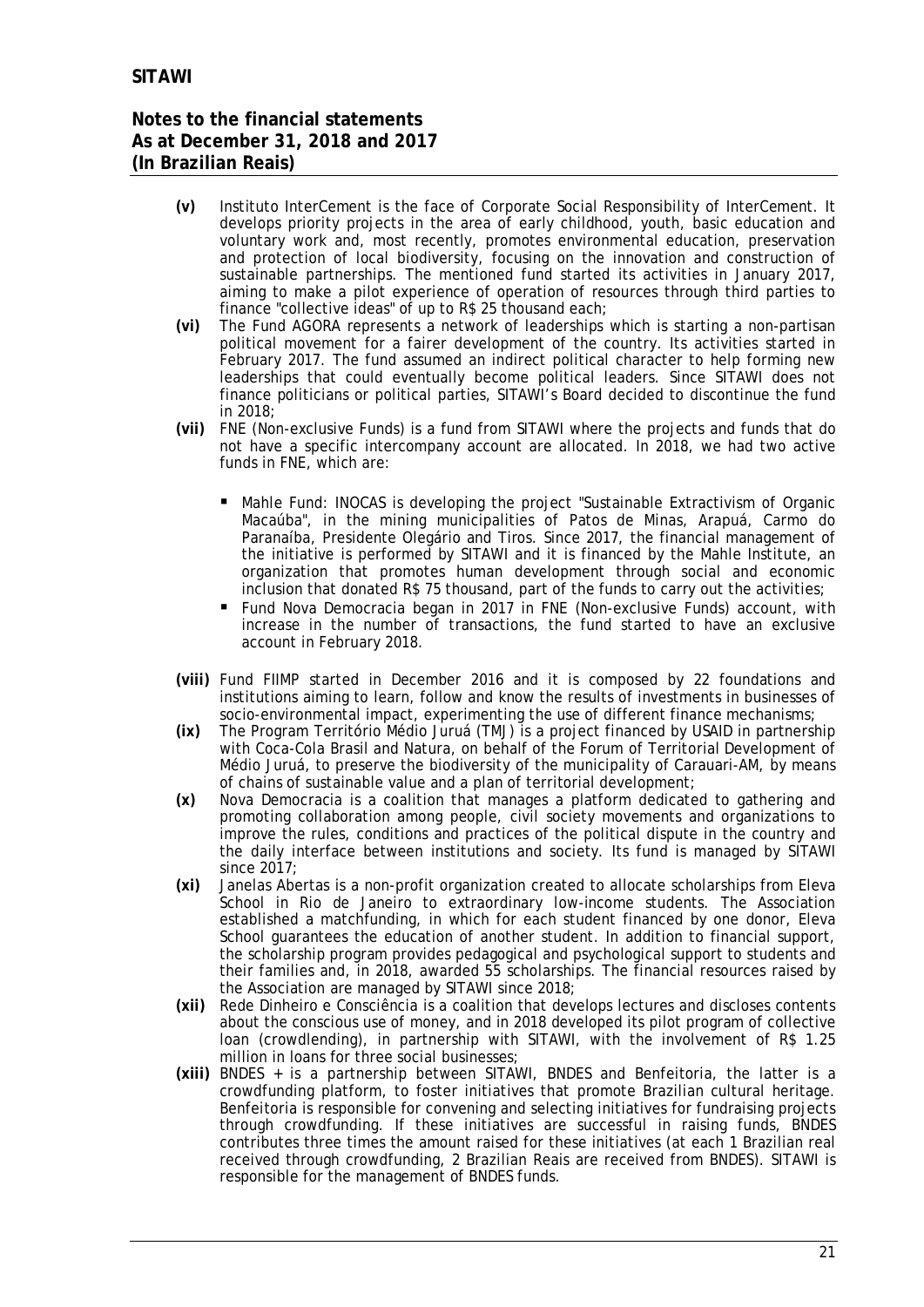#### **20. Net assets**

**(a) Net assets**

Net assets are made up of the funds totally paid in from the initial donation, plus or less the surpluses or deficits resulting from the Entity's activities, calculated at the end of each fiscal year.

**(b) Accumulated surplus (deficit)**

It refers to the amount of surplus / deficit for the year to be submitted to the General Meeting for incorporation of the Entity's net assets.

The Entity recorded deficit as at December 31, 2018 in the amount of R\$ 180,700 (R\$ 102,913 in 2017).

**21. Revenue from services rendered – unrestricted**

It mainly refers to revenues from advisory services rendered in 2018 in the net amount of R\$ 171,680 (R\$ 179,325 in 2017).'

**22. Private grants - unrestricted**

These record donation funds received by SITAWI to realize its core expenses (donations) and supplemental expenses:

|                               | 2018      | 2017      |
|-------------------------------|-----------|-----------|
| Donations                     | 1,779,032 | 1,531,507 |
| Net revenues from Ioans       | 7.366     | 17.391    |
| Recovery of Expenses in Funds | 1.039.780 | 477.192   |
|                               | 2,826,178 | 2,026,090 |

The fund reversals refer to amounts that the Entity reverses to use in its finances arising from amounts received from the social funds. Taking into consideration the agreement entered into with each fund, these funds are used to maintain the Entity's operating activities.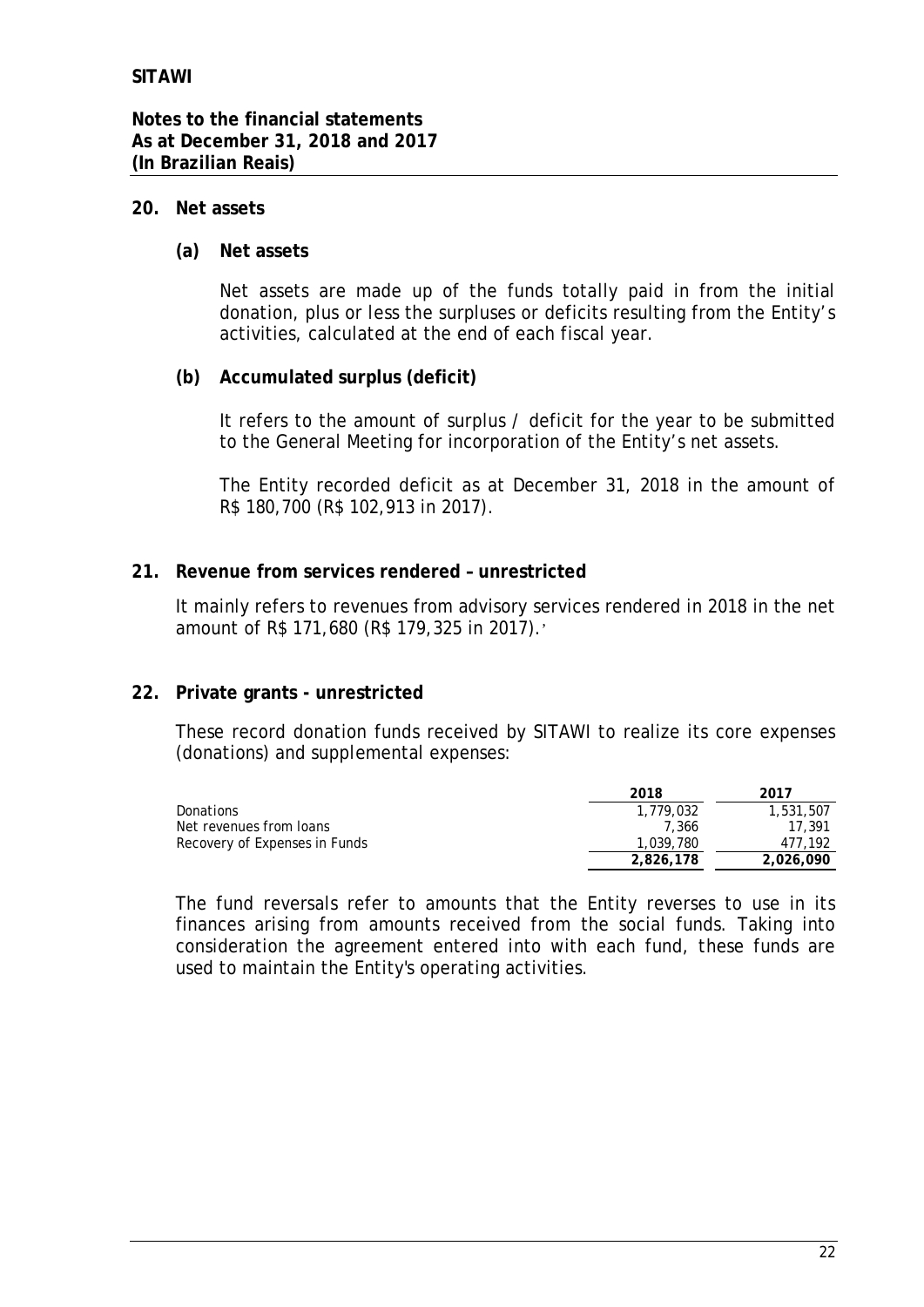# **23. Personnel expenses**

|                         | 2018      | 2017    |
|-------------------------|-----------|---------|
| Management compensation | 507,296   | 421,338 |
| <b>Salaries</b>         | 440.085   | 90.592  |
| Vacation pay            | 54.644    | 11,925  |
| Year-end bonus          | 35,968    | 10,014  |
| <b>Interns</b>          | 34,352    | 83,472  |
| Selection and trainings | 26,726    | 8,438   |
| <b>Bonuses</b>          | 7.912     | 8,705   |
| Life insurance          | 637       | 120     |
| Transportation pass     | 14,860    | 8,444   |
| Workers' Meal Program   | 60,427    | 24,063  |
| Health insurance        | 24,240    | 13,961  |
| Instruction expenses    | 2,746     | 1,237   |
| <b>INSS</b>             | 110,435   | 29,898  |
| <b>FGTS</b>             | 40,447    | 9,380   |
| Charges on vacation pay | 18,198    | 4,732   |
| Year-end bonus charges  | 12,391    | 3,355   |
| PIS on payroll          | 4,389     | 1,311   |
| INSS on management fees | 103,180   | 86,008  |
|                         | 1.498.931 | 816,990 |

# **24. Administrative expenses**

|                                                      | 2018      | 2017      |
|------------------------------------------------------|-----------|-----------|
| Rent - sundry                                        | 5,750     | 1,616     |
| Rent and HOA fees                                    | 186,146   | 168,191   |
| Subscriptions and publications                       | 2,065     | 519       |
| Commuting                                            | 640       | 24,956    |
| Maintenance, conservation and repairs                | 13,625    | 2,756     |
| Depreciation and amortization                        | 15,977    | 11,191    |
| Expenses on permanent assets                         | 10,682    | 5,483     |
| Expenses on communication                            | 11,531    | 12,667    |
| Expenses on vehicles                                 |           | 1,158     |
| Sundry expenses                                      |           | 500       |
| Legal expenses                                       | 4,322     | 1,126     |
| Freight                                              | 1,510     | 480       |
| Taxes, fees and contributions                        | 53,918    | 25,658    |
| Electricity                                          | 22,051    | 21,373    |
| Office supply/materials                              | 16,239    | 9,646     |
| Restatement                                          |           | 204       |
| Insurance                                            | 270       | 540       |
| Services rendered - Natural person                   | 13,709    | 16,388    |
| Services rendered - Legal entity                     |           | 56,750    |
| Travel and lodging                                   | 320,899   | 217,397   |
| Meals and snacks                                     | 9,894     | 30,306    |
| Mail services                                        | 10,174    | 8,381     |
| Services rendered by legal entity - Accounting       | 34,504    | 56,044    |
| Services rendered by legal entity - Legal counseling | 15,376    | 23,867    |
| Services rendered by legal entity - IT               | 70,665    | 18,708    |
| Graphic services                                     | 62,873    | 26        |
| Marketing                                            | 258,909   |           |
| <b>Union Dues</b>                                    |           | 240       |
| <b>BDO RCS Auditores Independentes</b>               | 32,656    | 5,195     |
| Usage license                                        | 8,774     | 5,514     |
| INSS - self-employed workers                         | 2,742     | 3,278     |
| Services rendered                                    | 545,710   | 711,719   |
| Property Tax (IPTU)                                  | 12,286    | 12,815    |
|                                                      | 1,743,900 | 1,454,690 |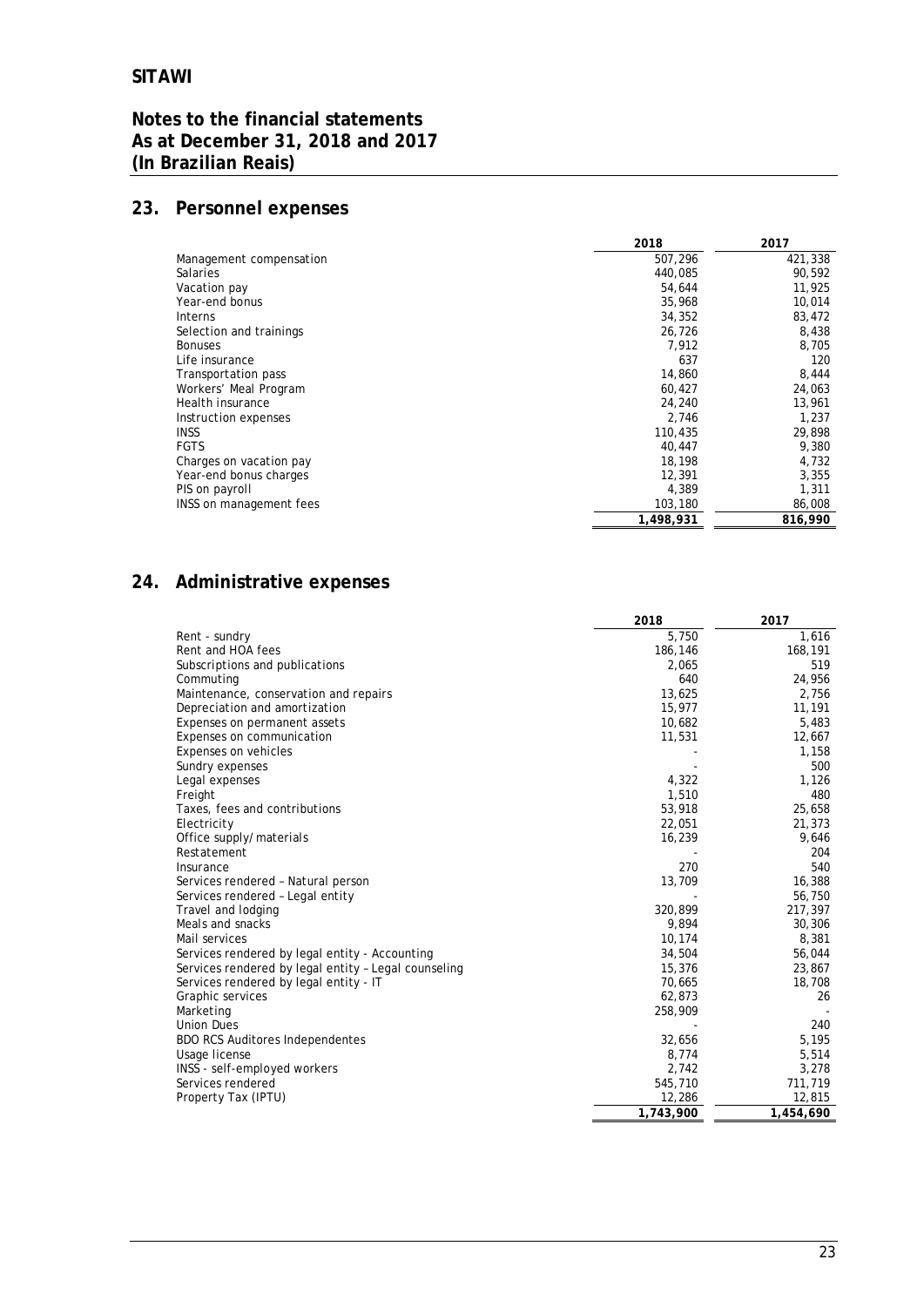**Notes to the financial statements As at December 31, 2018 and 2017 (In Brazilian Reais)**

#### **25. Other operating expenses**

|                                       | 2018 | 2017   |
|---------------------------------------|------|--------|
| Loss on uncollectible receivables (i) |      | 87.438 |
| Others                                | -    | 7.871  |
|                                       |      | 95,309 |
|                                       |      |        |

**(i)** It refers to uncollectible losses related to three clients of loans that are in default in the payment of these: Ecoservice, Coperjunho and Feira Preta. Ecoservice and Coperjunho are being collected through a legal proceeding, while Feira Preta had its debt renegotiated with SITAWI.

In 2018, the Entity did not need to recognize deficit.

#### **26. Other operating revenues**

|                           | 2018   | 2017 |
|---------------------------|--------|------|
| Reversal of provision (i) | 31,437 |      |
|                           | 31,437 | -    |

**(i)** It refers to reversal of provision for uncollectible losses related to two clients of loans that are in default in the payment of these: Ecoservice and Coperjunho.

These are being collected through a legal proceeding.

#### **27. Net financial income**

|                                     | 2018      | 2017      |
|-------------------------------------|-----------|-----------|
| Financial revenues                  |           |           |
| Interest gains                      | 2,672     |           |
| Discounts obtained                  | 862       |           |
| Return on financial investments     | 52,882    | 78,618    |
|                                     | 56,416    | 78,618    |
| Financial expenses                  |           |           |
| Interest losses                     | (5, 412)  | (439)     |
| Discounts granted                   | (4)       |           |
| <b>Bank expenses</b>                | (3, 520)  | (2, 499)  |
| Income tax on financial investment  | (9, 441)  | (16,003)  |
| Monetary losses                     | (13)      |           |
| Selling expenses                    | (4, 308)  | (431)     |
| Tax on Financial Transactions (IOF) | (883)     | (585)     |
|                                     | (23, 581) | (19, 957) |
|                                     | 32,835    | 58,661    |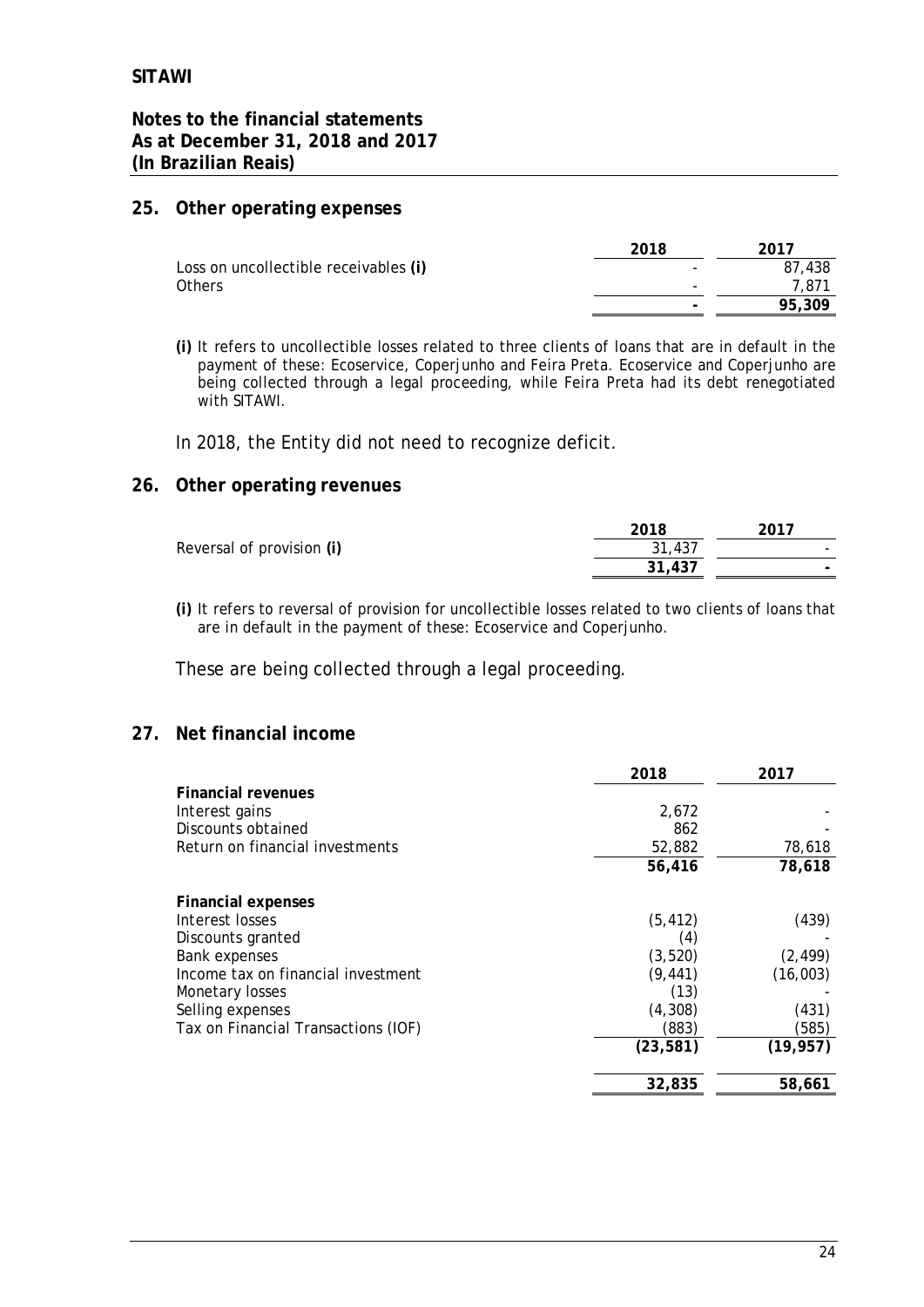**Notes to the financial statements As at December 31, 2018 and 2017 (In Brazilian Reais)**

#### **28. Expenses on volunteers**

|                                | 2018     | 2017 |
|--------------------------------|----------|------|
| Revenue from voluntary service | 22.620   |      |
| Expenses on voluntary service  | (22,620) |      |
|                                |          |      |

As established by ITG 2002, for the purpose of compliance with the applicable resolution, the Entity has identified and measured the volunteer work received during 2018.

None of the amounts above resulted in corresponding cash disbursements, they were recognized in 2018 as operating revenue and expense in the statement of activities in equal amounts, with no effect in surplus for the year.

- **29. Tax waiver**
	- **a) Immunity**

As a non-profit organization, the Entity enjoys exemption from income and social contribution taxes, pursuant to article 15 of Law No. 9.532/97. It also enjoys exemption from other federal taxes, such as COFINS and PIS.

SITAWI is exempt from the Estate Tax (ITCMD), as per exemption statement - Finance Department of the State of São Paulo, valid from October 15, 2018 until October 14, 2019.

**b) Tax Burden**

Considering that the Entity reported accounting and tax losses, we will not show the balance that could be due from taxes.

**30. Requirements for the Maintenance of Tax Immunity**

The only Statute that provides requirements for the enjoyment of tax immunity is the Brazilian Tax Code (CTN).

Article 14 of the Brazilian Tax Code establishes the requirements for the enjoyment of tax immunity. These are provided for in SITAWI's Bylaws and its compliance (operation) can be proven by its accounting bookkeeping (Financial Statements, General Journal and Ledger), in which we transcribe:

■ Do not distribute any portion of its assets or income, for any purpose (article 31 of the Bylaws);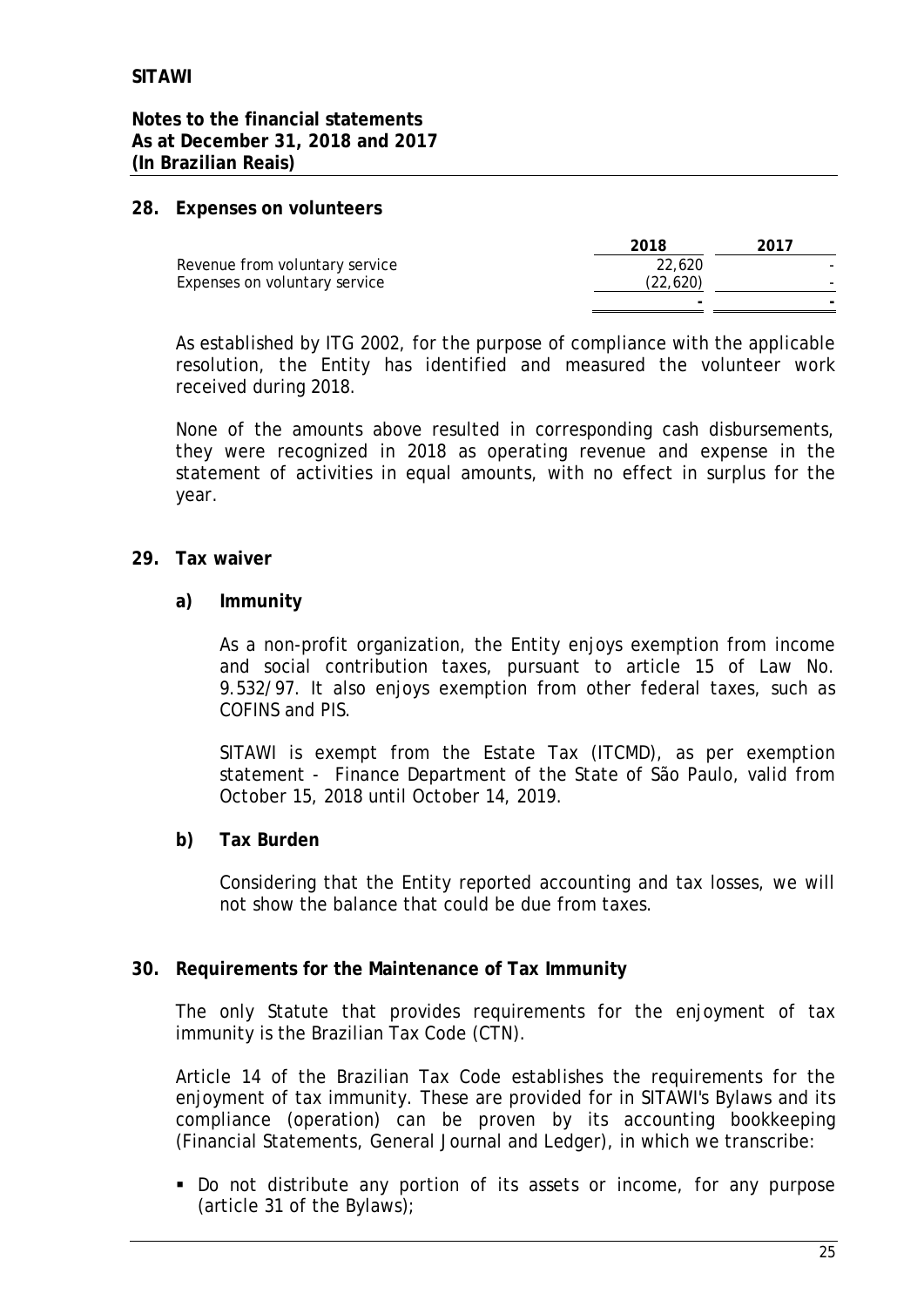- § Fully apply, in the country, its resources in the maintenance of its institutional purposes;
- Keep the bookkeeping of its revenues and expenses in books filled with formalities capable of ensuring their accuracy (article 34 of the Bylaws).
- **31. Financial instruments**

The existing financial transactions involve usual assets and liabilities related to the Entity's business activity, especially short-term investments, accounts receivable and payable. These transactions are presented in the statements of financial position at cost plus related revenues and expenses which, in view of the nature of the transactions and maturities, approximate market values. During 2018 and 2017, the Entity did not conduct transactions with derivatives.

The Entity is exposed to the following risks resulting from the use of financial instruments:

- Credit risk:
- Liquidity risk:
- Market risk.
- **31.1. Risk management structure**

The Entity evaluates the risks of its financial instruments and defines which limits are appropriate and acceptable considering their operations and goals.

**31.2. Credit risk**

Credit risk is the risk of financial deficit of the Entity, if a counterparty, in any of the agreements, fails to fulfill its contractual obligations, which arise mainly from its receivables. Historically, the Entity has not incurred significant losses resulting from customers not meeting their financial obligations with their financing agents.

**31.3. Liquidity risk**

It results from the possibility of the Entity finding difficulties to comply with the obligations associated to its financial liabilities settled through payments in cash or through other financial assets. The Entity's approach in the management of this risk is to guarantee enough liquidity to meet its obligations at maturity, under regular or unusual conditions, with no unacceptable losses or risking the Entity's recovery.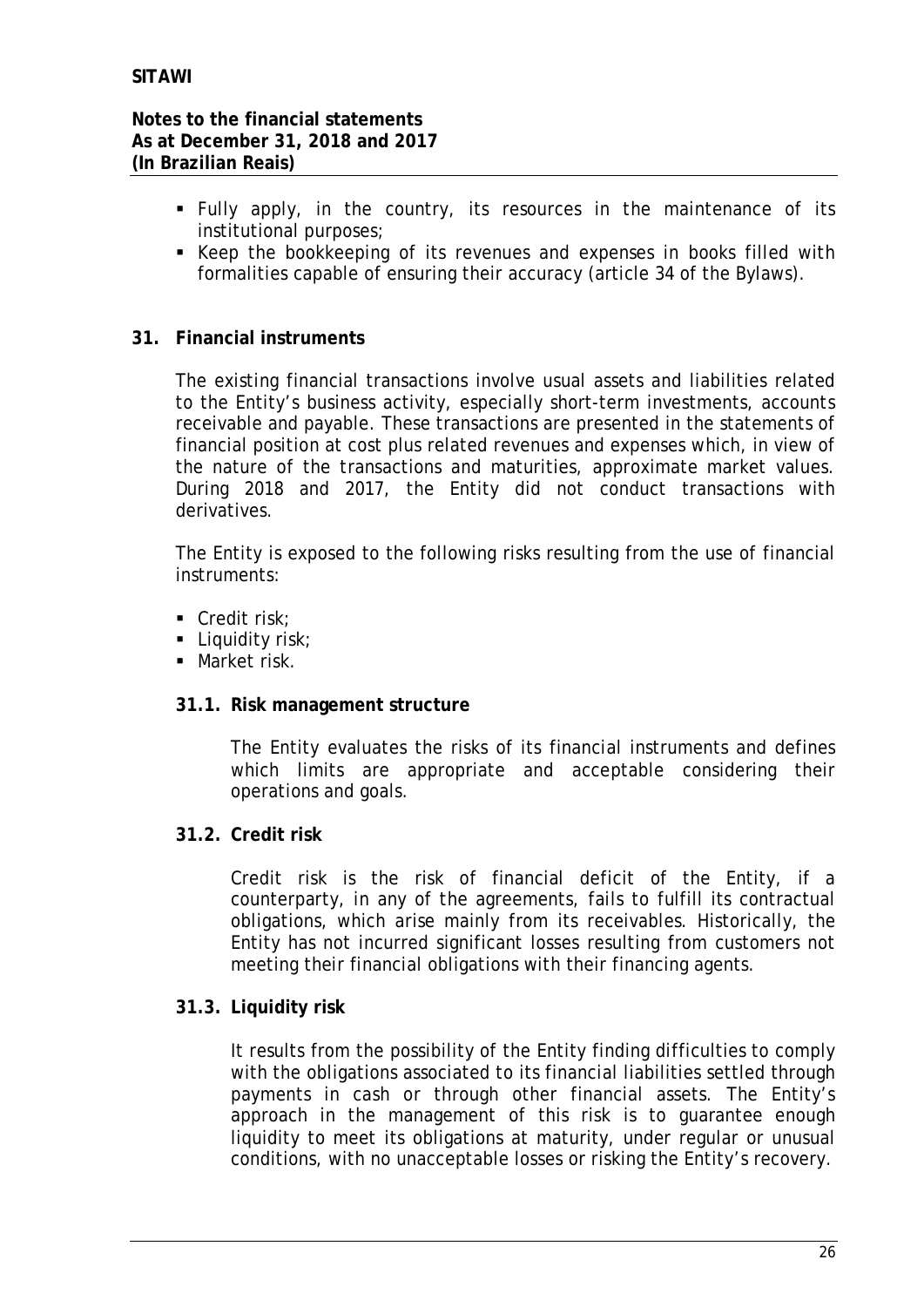## **31.4. Market risk**

Market risk is the risk that market price changes, such as financial investment interest rates, affect the Entity's gains due to its portfolio or the amount of its interest in financial instruments. The Entity manages the market risks through financial investments in low risk market funds and with low financial leverage, always with top-tier financial institutions.

#### **32. Insurance (unaudited)**

Assets, interests and liabilities are covered in amounts deemed sufficient by Management to cover possible losses.

The policies are in effect and premium payments were properly made. The Entity considers that it has a program to manage risks with the purpose of mitigating them, seeking coverage compatible with its size and operations.

Given the nature of the risk assumptions adopted, they are not part of the scope of an audit of financial statements and, therefore, were not audited by the independent auditors.

**33. Management compensation**

There is no direct or indirect compensation to the Board members of the Entity.

**34. Provision for contingencies**

In the ordinary course of conducting its business, the Entity is subject to labor, civil and tax actions. Management, relying on its legal counsel's opinion or that of other technical specialists, when applicable, evaluates the possible outcome of ongoing lawsuits, and the need for setting up provisions for contingencies arising from them.

As at December 31, 2018, based on the opinion of its legal counselors, there are no ongoing lawsuits; therefore, no provision for amounts of such nature was made.